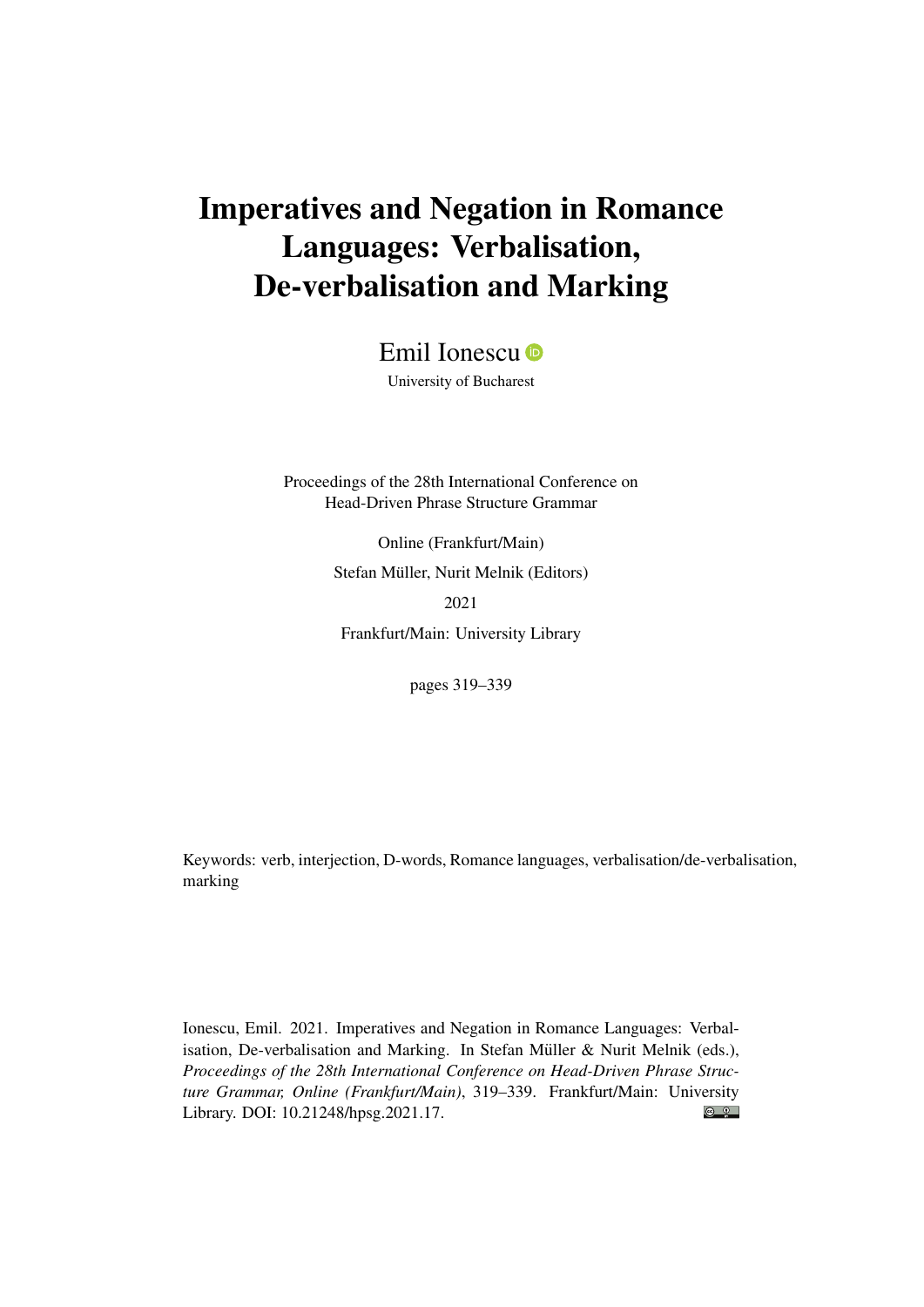## **Abstract**

The topic of this paper is the expression of negative directives in several Romance languages. The majority of Romance languages do not express negative directives by adding (pre-verbal) negation to the positive imperative form, but by using a different verb form (infinitive, subjunctive or something else), to which negation is attached. The present analysis shows that (some) directive verbal forms in Romance lost some hallmarks of their verbhood. The phenomenon is taken as witnessing different stages of de-verbalisation. De-verbalisation makes directive verb forms similar to interjections. The variation documented in the Romance imperatives with respect to the compatibility/incompatibility with negation may thus seen as tendencies of different degrees of the imperatives to come closer either to the verb, or to the interjection. In the context of these tendencies, the incompatibility between negation and imperatives may be explained through the concept of marking. Put briefly, imperatives require to be marked by negation but negation is or is not able to mark them.

## **1 Introduction**

The relationship between imperatives<sup>1</sup> and negation in Romance languages (and in other languages, as well) may be of compatibility or incompatibility. This means that imperatives may or may not be negated. Compatibility and incompatibility manifest in multiple forms, and involve (in a rather unpredictable way) pre- or post-verbal position of negation and the person of the imperative. Here is an (almost) complete inventory (for Romance languages):

- Pre-verbal negation is incompatible with imperatives. Italian<sup>2</sup> (also Daco-Romanian<sup>3</sup> and Spanish), 2<sup>nd</sup> pers. sg:
	- (1) \*Non parla! 'Don`t speak!' (*parla*= true imperative)
- Pre-verbal negation is incompatible with plural imperatives but compatible with singular ones. The dialect from Cortina D`Ampezzo, Italy, 2<sup>nd</sup> pers. sg.:
	- (2) No laőra! 'Don`t work!' (*laőra* =true imperative)

<sup>&</sup>lt;sup>1</sup> By `imperatives` I mean throughout this paper what is sometimes called `true imperatives` (see, for instance, Rivero and Terzi 1995), as distinct from `surrogate (or suppletive) imperatives` - for example, infinitives used with directive force.

<sup>&</sup>lt;sup>2</sup> For Italian and Italian dialects, the data used here are from Zanuttini (1997).

<sup>3</sup> Daco-Romanian is one of the dialects of the Romanian language and the national language of the Romanian state.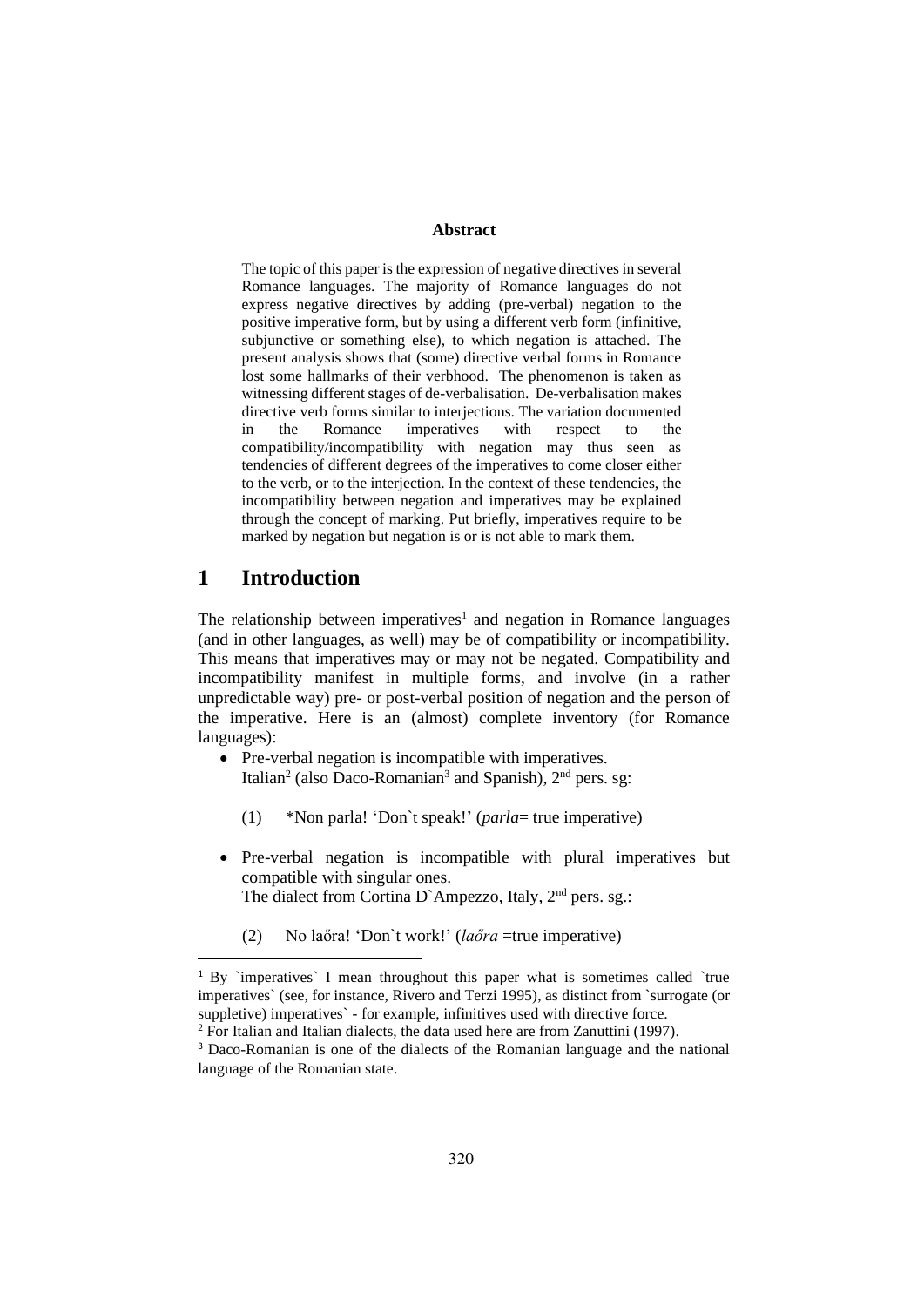Cortina D`Ampezzo, 2nd pers. pl:

- (3) \*No lourà! 'Don`t work!' (*lourà*=true imperative)
- Pre-verbal negation is compatible with imperatives. Aromanian<sup>4</sup>,  $2<sup>nd</sup>$  pers. sg.:
	- (4) Nu zi! 'Don`t speak!' (*zi*=true imperative)
- Post-verbal negation is compatible with imperatives. French (also Wallon, several dialects of Italian – Piedmontese, Valdotain, Milanese – and several varieties of Occitan – see Zanuttini 1997: 111–112), 2nd pers sg.:
	- (5) Ne parle pas! 'Don`t speak!' (*parle*=true imperative)
- Post-verbal negation is incompatible with imperatives. Modern Central Occitan, 2nd pers. sg.:
	- (6) \*Canta pas! 'Don`t sing!' (*canta*=true imperative)

Despite the discouraging diversity, the above data deserve the effort to prospect the chances of a unified perspective, and the present paper attempts to do that<sup>5</sup>. The leading concepts in the following approach are verbalisation and de-verbalisation (as `background` concepts in the analysis) and marking (as a `foreground` concept).

# **2 Verbalisation and de-verbalisation in the field of the expression of directives**

The aim of this part of the paper is to prove two facts: (i) that the main classes of words which express directives (that is, interjections and verb forms) share properties which makes them hybrid or impure verbs and interjections; and (ii) that in this class of hybrid words some interjection properties are instantiated by verbs whereas some verbs properties are illustrated by interjections. This increases the hybrid character of the words involved in expressing directives.

<sup>4</sup> Aromanian is a dialect of Romanian, which is still spoken in enclaves, mainly in the Balkan Peninsula.

<sup>&</sup>lt;sup>5</sup> There is already a reach literature, especially of generative orientation, on this topic: Rivero and Terzi (1995), Zanuttini (1997), Tomic (1999), Han (2001), Bošković (2004), Zeijlstra (2006), Cavalcante (2011) etc.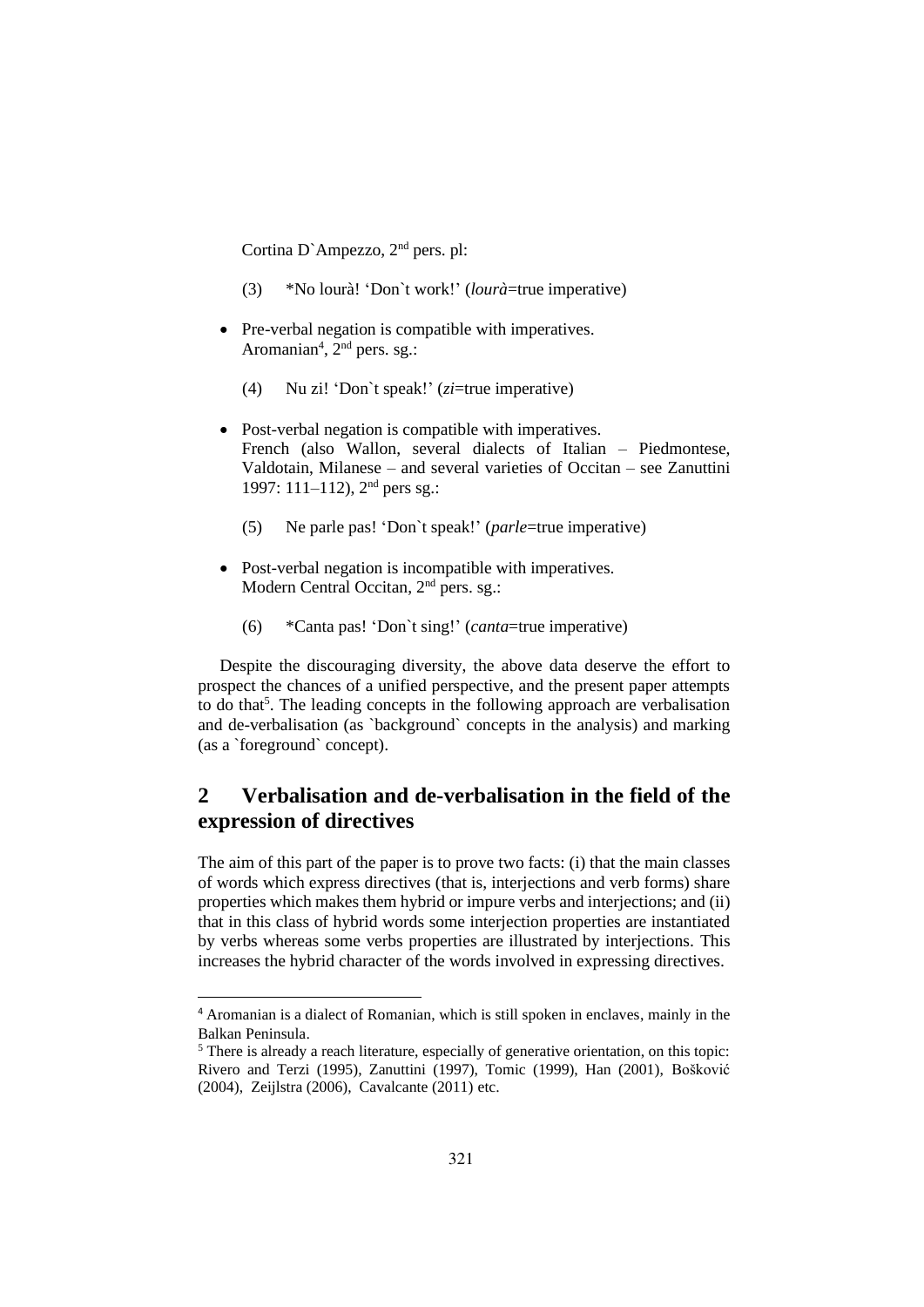In the light of these processes, the unavailability of some of the imperatives to negation is viewed as a form of de-verbalisation.

## **2.1 Expressing directives**

A directive (Searle 1979) may be expressed in natural language through different forms. However, two parts of speech play a particularly important role in this respect: the interjection and the verb. Here are examples of interjections and verbs used with directive force in Spanish. Similar examples may be given not only from the area of Romance languages but also from languages of the world in general:

- (7) ¡ Anda, Juan! 'Come on John!'
- (8) ¡ Habla! 'Speak!'

Interjections and verbs are important in expressing directives but they are not limited to play this role. Apart from injunctions, interjections also serve to express emotions (*exclamative interjections* – for instance, *Wow* ! in English, which expresses admiration and/or surprise), or natural noises (*onomatopoeic interjections*). The situation of the verbs is more complex. The imperative mood or certain performatives show that verbs have dedicated forms for directives. Nevertheless, verbs may be also used to express assertions or to ask questions, which are speech acts distinct from directives.

A peculiar property of interjections and verbs deserves special attention. When they are involved in expressing directives they are no longer pure interjections or verbs. Moreover, when an interjection serves to express a directive (a *D-interjection*), it loses a feature of interjection and acquires a feature of verb. Likewise when a verb form expresses a directive (a *D-verb form*) it loses something from its verbhood and acquires a feature of interjection. So, one may say that D-interjections tend to become verbs (verbalisation), whereas D-verb forms tend to become interjections (deverbalisation). In the area of Romance languages these tendencies are illustrated by two properties which are shared by all D-verb forms and Dinterjections. These properties are the independent occurrence and the adverbial modification. We will take a look at either of them.

#### **2.1.1 Independent occurrence**

If considered as a criterion of comparison between interjections and verb forms which do not express directives, the independent occurrence appears to be a property of the interjections. Indeed, exclamative and onomatopoeic interjections never occur in subordination (one cannot have a clause such as *I said \*that wow !,* but the clause *I said: Wow !* is allowed– the same goes for every Romance language). On the other hand, verb forms not expressing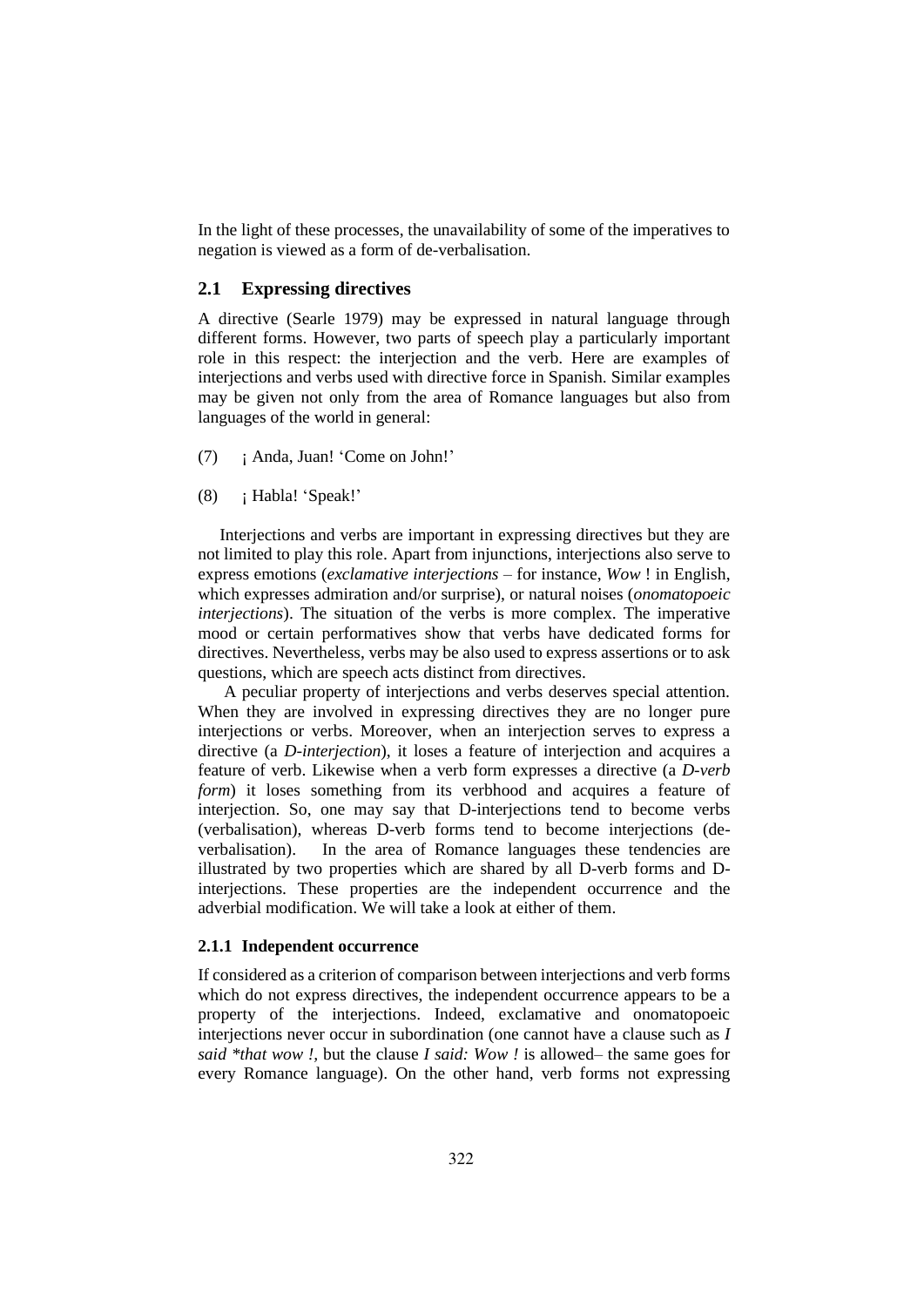directives may (or even have to) be used in subordination. Just as in English, where one may have the same verb form *sing* used either as an independent or as a subordinate clause (*You sing* vs *I know that you sing*), one may have the same situation in all Romance languages.

This contrasts with D-verb forms and D-interjections. In their case the independent occurrence is a common property. So, no D-verb form or Dinterjection is allowed to be subordinate. The following example in Romanian documents this situation (the first pair of examples contains a D-interjection while the second pair contains a D-verb form):

- (9) Hai! / I-am spus \*că hai! 'Come on / I told him \*that come on!'
- (10) Vino! / I-am spus \*că vino! 'Come / I told him \*that come!'

On may therefore conclude that the incapacity of the D-verb forms to occur in subordination is a (weak) symptom of their de-verbalisation, in the sense that due to this property D-verb forms tend to come closer to interjections.

#### **2.1.2 Adverbial modification**

Taken as another criterion of comparison between interjections and verb forms not expressing directives, adverbial modification appears to be a verb property. Adverbial modification characterizes verb forms with illocutionary forces distinct from directives. Adverbial modification, therefore, is not possible in the case of exclamative or onomatopoeic interjections. This may be seen in the following examples in Italian, where the adverb modifies a verb form with assertive force but cannot modify the exclamative interjection which expresses impatience:

(11) Gianni è venutto subito 'John has come quickly'

(12) Uff, subito, Gianni, subito! 'Ooh, quick, John, quick!'

The adverb *subito* in (12) cannot be understood as modifying the interjection *uff* !.

The situation changes again when one deals with D-interjections and Dverb forms. This time the adverb may be uniformly used to modify the interjection  $(13)$  or the verb form  $(14)$ :

(13) Smettila adesso! 'Stop it right now!'

(14) Vieni subito! 'Come quickly!'

The availability of the D-interjections to adverbial modification may then be interpreted as a weak symptom of their verbalisation.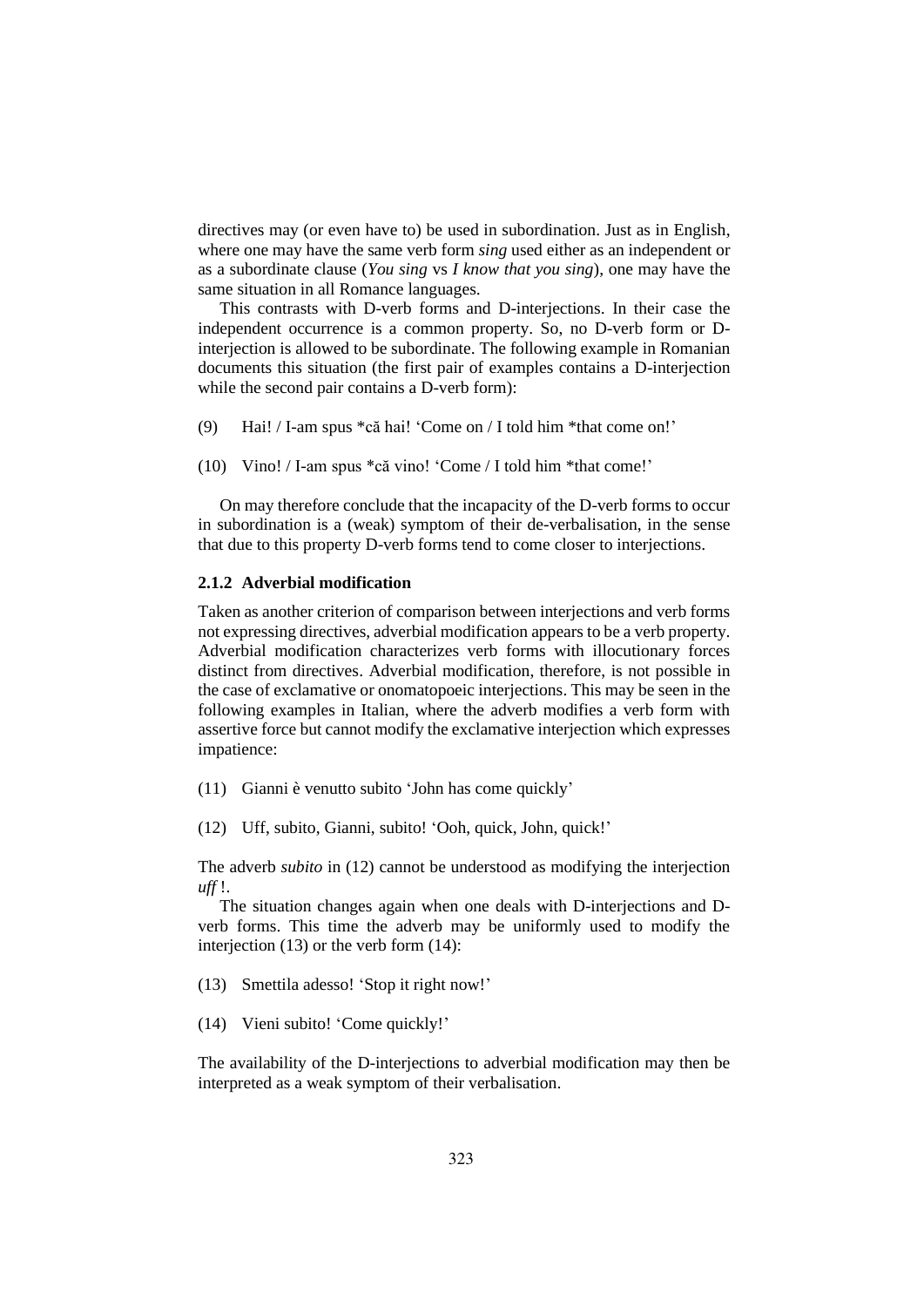## **2.1.3. D-words**

Since independent occurrence and adverbial modification are shared features of D-verb forms and D-interjections but are not shared properties of non-Dinterjections and non-D-verb forms, it is justified to identify an intermediary category between verbs and interjections on the basis of the shared properties. I call it *D-words*. The identity of D-words with respect to `pure` interjections and verbs is represented in the table below.

|                                           | Independent occurrence | Adverbial<br>modification |
|-------------------------------------------|------------------------|---------------------------|
| D-words (interjections)<br>or verb forms) | $+$                    | +                         |
| Non-D-interjections                       | $^{+}$                 |                           |
| Non-D-verb forms                          | underspecified or -    |                           |

Table 1. Comparison between properties of verb forms, interjections and Dwords.

The mixed identity of the D-words is strengthened in addition by other phenomena: properties which characterise interjections, are instantiated by verb forms, and also properties specific to verbs are illustrated by interjections. Thus, it is well known that non-D-interjections do not have arguments, nor do they host pronominal clitics. Both phenomena characterise the verb. However, in Daco-Romanian one may find a D-interjection (*Na*!, 'Take (that)') which host pronominal clitics as arguments: *Na-ți-l*! ('Take CLto you Clthat!'). Clitics may be replaced with full NP: *Na cartea*! ('Take the book!'). The same holds for the D-interjections *Iată!* and *Uite!* 'Look!'. Likewise, the Dinterjection *Hai*! ('Come on!') may optionally have a subject argument *Hai și tu*! ('Come on you, too!').

As to the verbs, it is also well known that they do not have a special propensity for mono- or bi-syllabic phonetical structure. Mono- or bi-syllabic structure is a hallmark of the interjections. Nevertheless, many imperatives are either etymologically mono- or bi-syllabic, or they undergo processes of truncation (see the next paragraph) $6$ .

In line with these facts, in the following two paragraphs we will discuss two other relevant aspects of the hybridisation of the D-words: inflection and the unavailability to negation.

<sup>6</sup> For a systematic analysis of this aspect of the imperatives, see Floricic and Molinu (2012).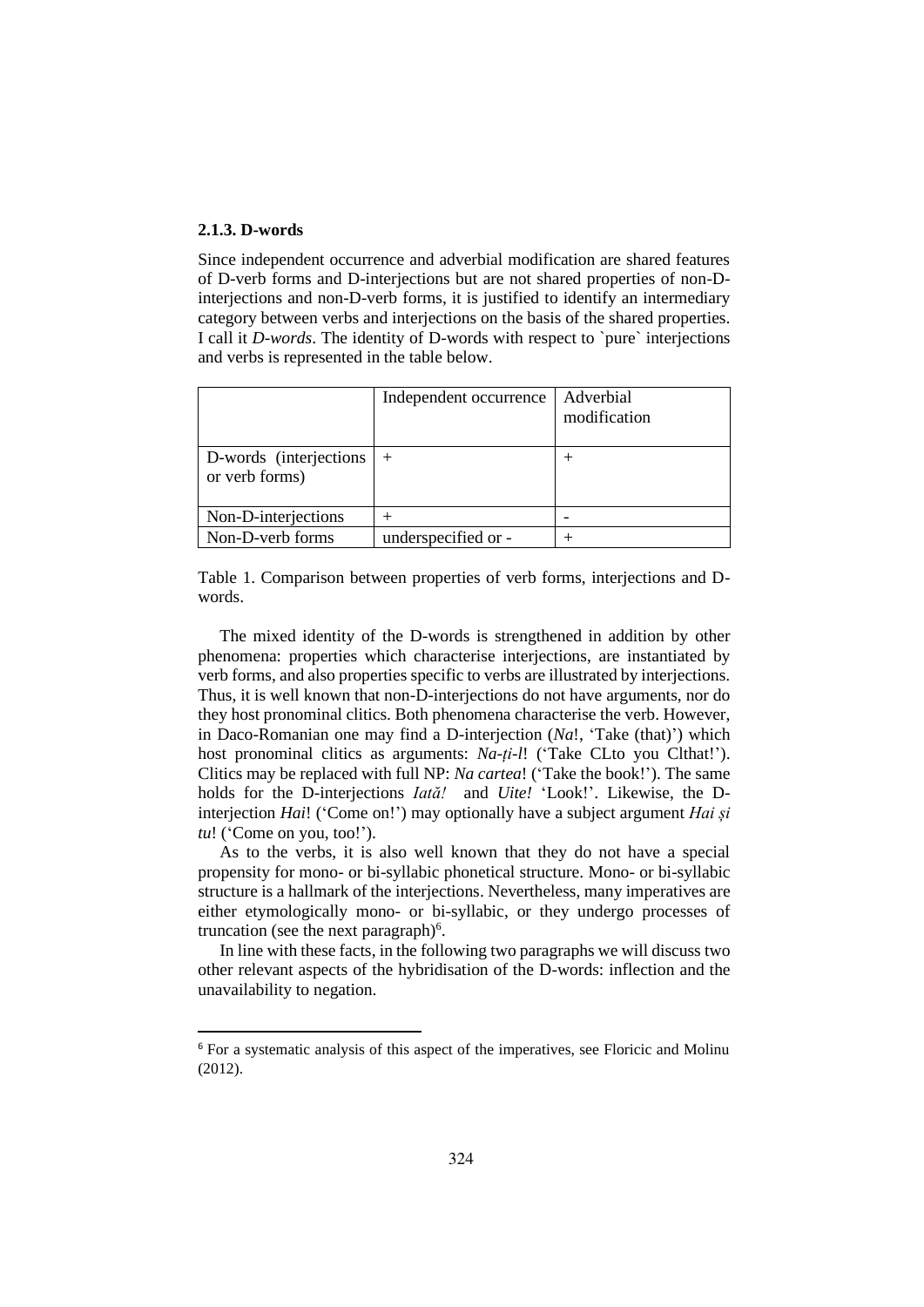#### **2.1.4 D-words and inflection**

Inflection divides the class of D-words into two subclasses: inflected and noninflected (= root) forms. Again, Daco-Romanian is particularly rich and instructive in this respect. The D-interjections *Hai*! (*Haide*!), 'Come on!', *Na!* 'Take it!', *Uite*!, *Iată*!, 'Look!', *Vă*! 'Go!' are uninflected forms, so they are closer to interjections, because interjections are not inflected. Nevertheless, the interjection *Haideţi*! ('Come on (pl.)') *is* inflected (-*ţi* is the 2nd pers. pl. ending for the verbs) and this means a step further in the process of the verbalisation.

In the field of the D-verb forms the majority of the lexical items in Daco-Romanian are inflected. However, a small group of old imperatives coming from Latin (*Du*! 'Bring it!', *Fă*! 'Do it!' and *Zi*! 'Speak!') are uninflected. The picture has to be completed by adding that some inflected D-verb forms have truncated counter-parts. Truncation results in morphological simplification and what is thus lost is just inflection. For example, the verbs *Păzeşte-te*! and *Fereşte-te*! 'Watch(sg.) out!' become in their truncated versions *Păzea*! and *Ferea*! with no ending. Truncated D-verb forms are amply documented in the subdialects of Daco-Romanian (Puşcariu 1959: 169–170).

From the point of view of the inflection, Italian is simpler than Daco-Romanian<sup>7</sup>. D-words coming from interjections are invariably uninflected, and in this respect no symptom of verbalisation may be noticed. D-verb forms, though, underwent modifications. Firstly, the verbs which turned into interjections lost inflection (*Basta*! 'Enough!', *Smetttila*! 'Stop it!'). Secondly, there are D-words that, due to their forms, indicate their verbal origin. These verb forms have no inflection, either: *Sii*! 'be.2<sup>nd</sup> sg.', *Abbi*! 'have.2<sup>nd</sup> sg.', Vogli! 'want.2<sup>nd</sup> sg.', *Sappi*! 'know.2<sup>nd</sup> sg.' (Romanello and Repetti 2014: 139–140). And thirdly, there are also inflected verbs with directive force, which have truncated counter-parts: *te'* (< *tieni*), *ve'* (< *vedi*), *gua'* (< *guarda*), *vete* (< *vedete*) (Hubert-Sauter1951: 65)

Finally, some relevant data also come from Spanish, where eight irregular imperatives of the 2nd pers. sg. (*haz* `do`, *ve* `go`, *di* `speak`, *pon* `open`, *sal* `go`, *se* `be`, *ten* `have`, and *ven* `come`) are uninflected and invariably monosyllabic. Just like in Italian, Spanish D-interjections are uninflected (*anda, hale* `come on`, *basta* `enough`).

In all the cases described above, one may therefore identify clues of morphological de-verbalisation, because the lack of inflection does not characterize the verb. The tendency of these D-verb forms to come closer to interjections is clear and contrasts with the situation of the D-infinitives and D-indicatives, which preserve inflection.

<sup>7</sup> I owe details on D-interjections in Italian to Oana Sălișteanu.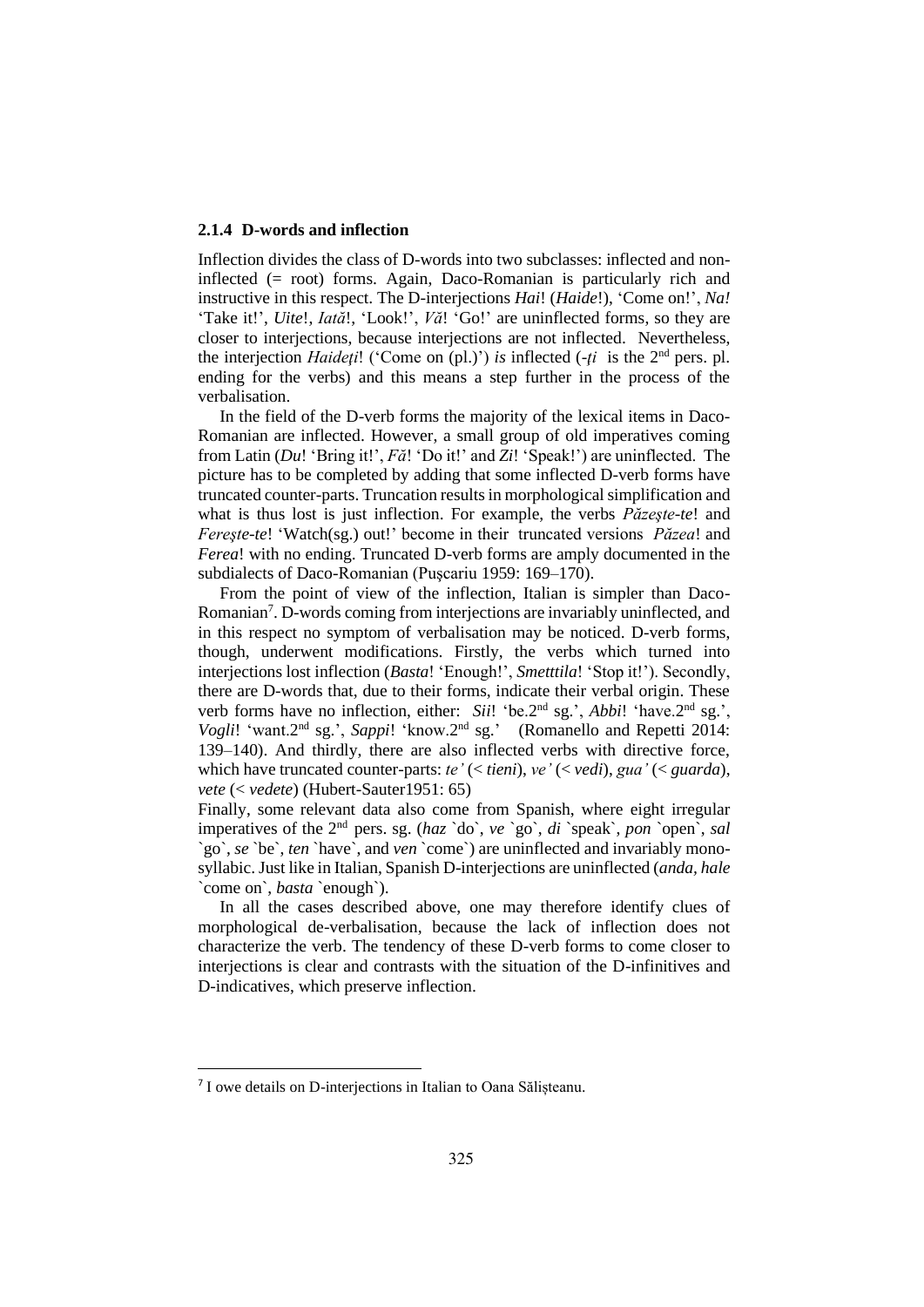## **2.1.5 D-words and negation in the context of the verbalisation and deverbalisation**

The relationship negation-imperatives may now be approached in the space of the D-words delimited above; at issue is the play between the complementary tendenciesthat manifest within this space, verbalisation of the interjections and de-verbalisation of the verb forms.

Noticing that exclamative and onomatopoeic interjections are incompatible with negation is irrelevant: one cannot imagine what the combination between negation and such interjections would amount to. Noticing instead that Dinterjections cannot be negated *is* relevant, because just like imperatives, Dinterjections are destinated to change a state of things in the world. Under these conditions, their incompatibility with negation goes with another interjection property – the independent occurrence – and both show that the verbalisation of D-interjections is really weak. And, indeed, to the best of my knowledge no D-interjection in the Romance area could be negated; it would not be surprising to discover that this is a property of D-interjections in general.

On the other hand, negation *does* characterize the verb in general, which means that non-D-verb forms may be negated. However, in the field of the Dwords some imperatives may be negated, whereas some others may not. In the context of the two tendencies, compatibility and incompatibility between negation and imperatives receive simple and obvious interpretations: compatibility means more verbhood in the nature of imperatives, whereas incompatibility means more de-verbalisation. Imperatives that are incompatible with negation therefore show an additional symptom of deverbalisation, because they are closer to (D-)interjections than imperatives which may be negated. An important piece of evidence in favour of this view is the fact that in Romance languages in which pre-verbal negation is incompatible with imperatives, both non-inflected and truncated verb forms (if any) are invariably incompatible with negation.

# **3 Toward an explanation**

Describing D-words as lexical items subject to verbalisation and deverbalisation supplies a new understanding of the compatibility / incompatibility between imperatives and negation.<sup>8</sup> While this understanding does not represent by itself an explanation, it actually inspires one. Such an

<sup>8</sup> This understanding, however, has been anticipated in Indo-European linguistics. Stati (1965: 185) mentions that the passage from imperatives to interjections is documented in Latin, too, and that one of the types of imperative forms reconstructed in Indo-European has no ending (it is a root form). Also, in recent works in contemporary linguistics the relationship between imperatives and interjections is more carefully explored (Floricic and Molinu 2012, Swearingen 2017).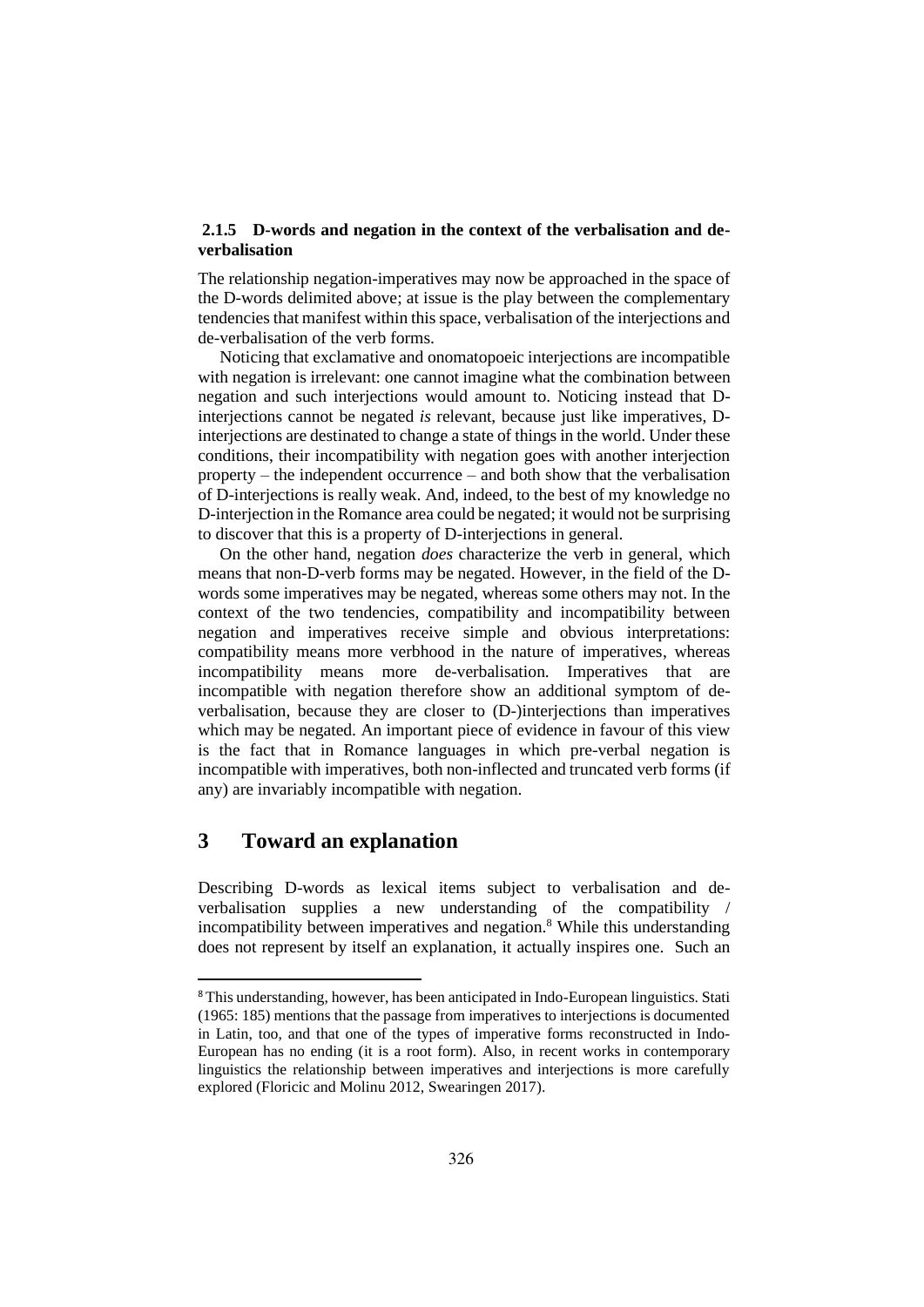explanation is described in the next section. The analysis will be focused on languages in which the de-verbalisation of the imperatives means unavailability to negation. In addition, it also takes into account the special case of Aromanian, where the verbalisation of the imperatives (inflected or uninflected) allows them to be negated.

## **3.1 Imperatives as marked constructions**

The explanation starts from the observation that true imperatives that are deverbalised with respect to negation, are, in the synchrony of Romance languages, expressions of a phenomenon which occurred (and was more visible) in Vulgar Latin (VL). The phenomenon in question is the isolation of the imperatives from the rest of verbal forms, as a consequence of the fact that VL, unlike Classical Latin (CL), did not use a negative marker specific to imperatives.

In CL, imperatives and counter-factual subjunctives were negated by means of the negative marker *nē*, whereas the other verb forms were negated with the non-specific marker *non* (see Ernout and Thomas 1964, Croft 1991, van der Auwera 2010). *Nē* progressively weakened as a dedicated negator in CL. Moreover, traces of *nē* as a negative marker do not seem to be documented in VL. Under these conditions, imperatives in VL became isolated, because, unlike the rest of the verb forms (which were negated by adding the negative maker *non* to the verb), imperatives were not available to this operation.

The majority of Romance languages repeat through inheritance the situation in VL. The synchronic incompatibility between true imperative and negation may thus be seen as the manifestation of the deficiency of the VL imperatives to express negation.

On may represent this deficiency as following from a certain (implicit) requirement which in fact is not satisfied: the requirement that imperatives be marked under negation. This amounts to say that imperatives are allowed to be negated, as long as an imperative-dedicated negator exists in the language. Such a negation would then be a *directive* negation

The situation of the true imperatives which cannot be negated by means of pre-verbal negation therefore seems to be determined in Romance languages by the following factors:

- (i) the existence of true imperatives (which play themselves a marking role for positive directives).
- (ii) the lack of a directive negator (or of a negator which is opaque to the marking property of imperative).
- (iii) the requirement that imperatives be marked in the negative polarity, too.

In this context, there remains to approach the case of Aromanian. Aromanian dispose of true imperatives (root imperatives and inflected ones). The negator *nu* indiscriminately applies to true imperatives and other verb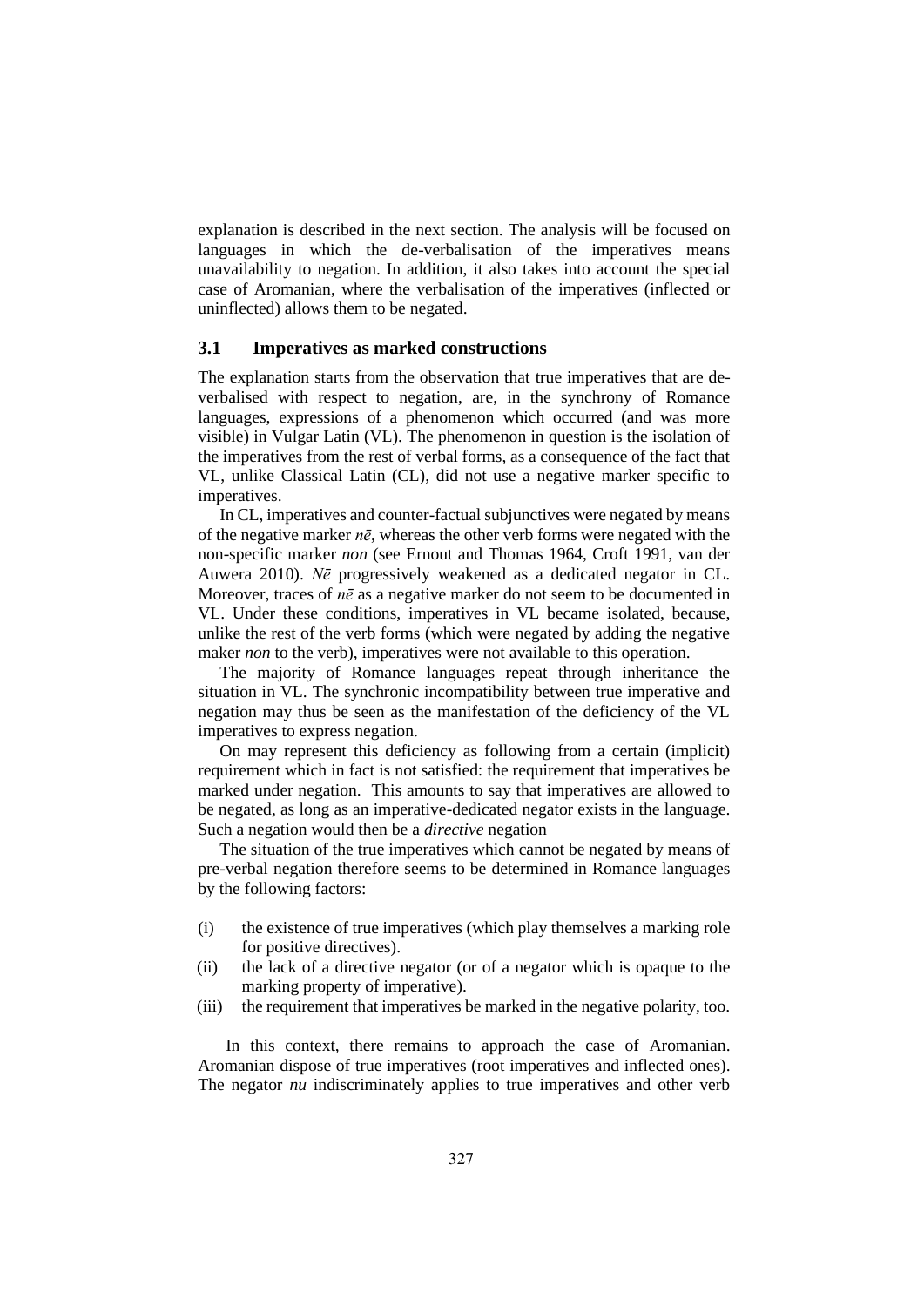forms (with or without directive force). In terms of marking, this situation may be explained in three theoretically distinct ways:

- True imperatives lost marking both in positive and negative polarity. Negation freely applies to all of the verbal forms, the result being uniformly unmarked negative forms.
- True imperatives mark the directive force in positive polarity but do not require marking under negation. Again, applying negation to imperatives yields both unmarked negative (true) imperatives and unmarked negative verb forms.
- True imperatives mark directives in positive polarity and require marking under negation. Negation *nu*, which is not a directive negation, is underspecified (that is, neutral), with respect to the distinction marked / unmarked directive force, *just because it combines both with imperative and nonimperative directive forms*. This means that when negation applies to true imperatives it shares with them the directive marking carried by the imperative, whereas when negation applies to unmarked verb forms it shares with them the lack of marking.

The first hypothesis is immediately discarded. The idea that true imperatives could have lost marking in either of their polar forms is rejected by the obvious fact that true imperatives mark directives in positive polarity, due to the imperative mood as a dedicated verb form. There remains then to choose between the last two hypotheses. We will argue that the hypothesis of an underspecified negator best fits the facts.

Relevant in this respect is the comparison between pairs of polar – true and suppletive – imperatives, both types being available in Aromanian. Consider the pair of polar true imperatives *Dă!* 'Give (it)!' (sg.) / *Nu dă!* 'Don`t give (it) !' (sg.), and the pair of polar suppletive imperatives *Dați!* `Give (it)!` (pl.) / *Nu dați!* 'Don`t give (it)!' (pl.) In the suppletive pair *Dați!* / *Nu dați!*, no member is marked for the directive force, because neither the mood (the indicative) nor negation has this function. On the other hand, in the pair of true imperatives *Dă!* / *Nu dă!*, the directive in the positive polarity *Dă!* is obviously marked by the imperative mood itself.

The question now arises as to whether the prohibitive *Nu dă!* is also marked for the directive force. The present answer is yes, and is based on the syntactic relationship between negation and imperative. The relationship is complementation, the imperative being the complement of the negation<sup>9</sup>. To recall, negation *nu* in Aromanian is not specialised in marking the directive force. Nevertheless, it is not restricted to only select unmarked directive verb forms, either. Crosslinguistic evidence in support of its neutrality is relevant:

<sup>&</sup>lt;sup>9</sup> The import of the fact that pre-verbal negation is the Neg<sup>0</sup> head in its relationship with imperatives is emphasized in Zanuttini (1997) or Zeijlstra (2006).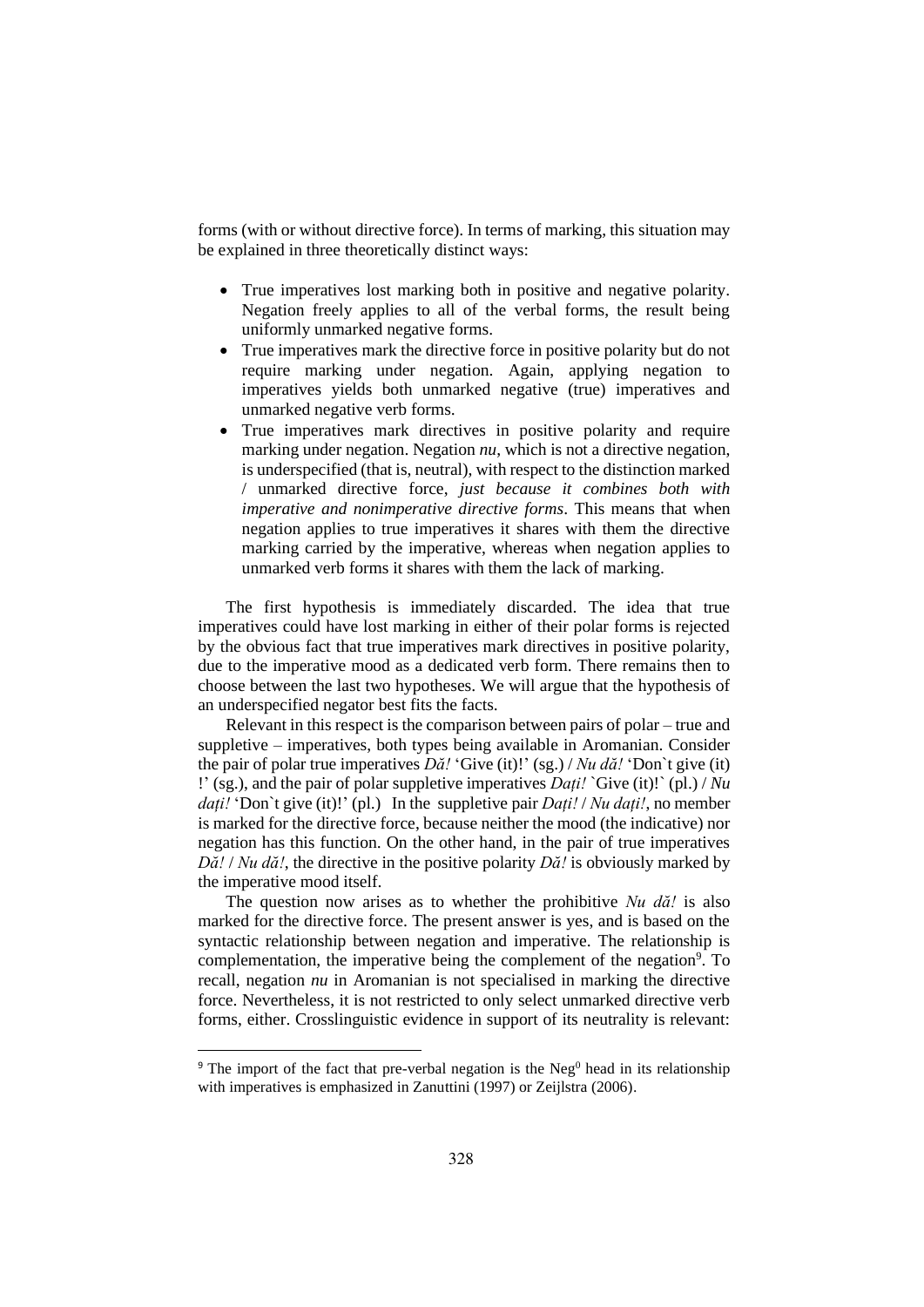in Classical Latin *ne* selects imperatives (and certain subjunctives) but no other verb forms. In Daco-Romanian *nu* combines with all kinds of verb forms except imperatives. In Aromanian, though, the negator *nu* indiscriminately combines with verb forms expressing directives. The availability of the Aromanian *nu* therefore proves its underspecification with respect to the distinction marking/unmarking the directive force. Underspecification simply means that the head *nu* of a construction expressing a directive is able to host the marking properties of its verbal complement. That is, if the verbal complement carries the feature *unmarked*, negation will be able to also express this feature. And if the complement is an imperative, negation will receive from it the directive marking. Thus, in both cases, the features transmitted by the verbal complement to the negation head will also be the features of the negative construction itself. Aromanian, then, observes the requirement of marking imperative under negation without resorting to a directive negation. Due to the transparency of the negation, the marking property of the imperative also becomes a property of the whole negative clause.

#### **3.2 Formal expression**

The analysis presented above can receive a formal expression. In what follows, we will describe the main steps of this enterprise within the HPSG theory.

In HPSG, directive clauses $10$  are characterized as independent phrases whose content is an *outcome* (Ginzburg and Sag 2000: 42). Independent occurrence is encoded by means of the feature I(ndependent)C(lause) which has the Boolean value +:  $[IC: +]$ . The specific message – an outcome – is encoded by means of the feature CONT(ent) which has the value *outcome*: [CONT: *outcome*]. The whole looks as follows (*dir-cl* denotes the phrasal type directive clause and the sign  $\rightarrow$  is the implication sign):

$$
C1 (dir-cl) dir-cl \rightarrow [HEAD: verb[IC: +]
$$

$$
CONF: outcome
$$

This formula is a constraint on the type *dir-cl* and says that if something is a directive clause then it expresses an outcome and is an independent clause whose head is a verb. The representation on the right of the implication sign is called an *attribute-value matrix* (AVM) and denotes a feature structure (FS).

In most languages – the majority of Romance languages included – a directive clause is marked for its directive illocutionary force. Marking comes from the imperative mood as a directive-dedicated verb form. In order to capture this peculiarity, an additional specification has to be made, by means of the attribute MARKING.

<sup>10</sup> I rename Ginzburg and Sag`s *imperative clause* as *directive clause*, in order to refine the hierarchy of clauses.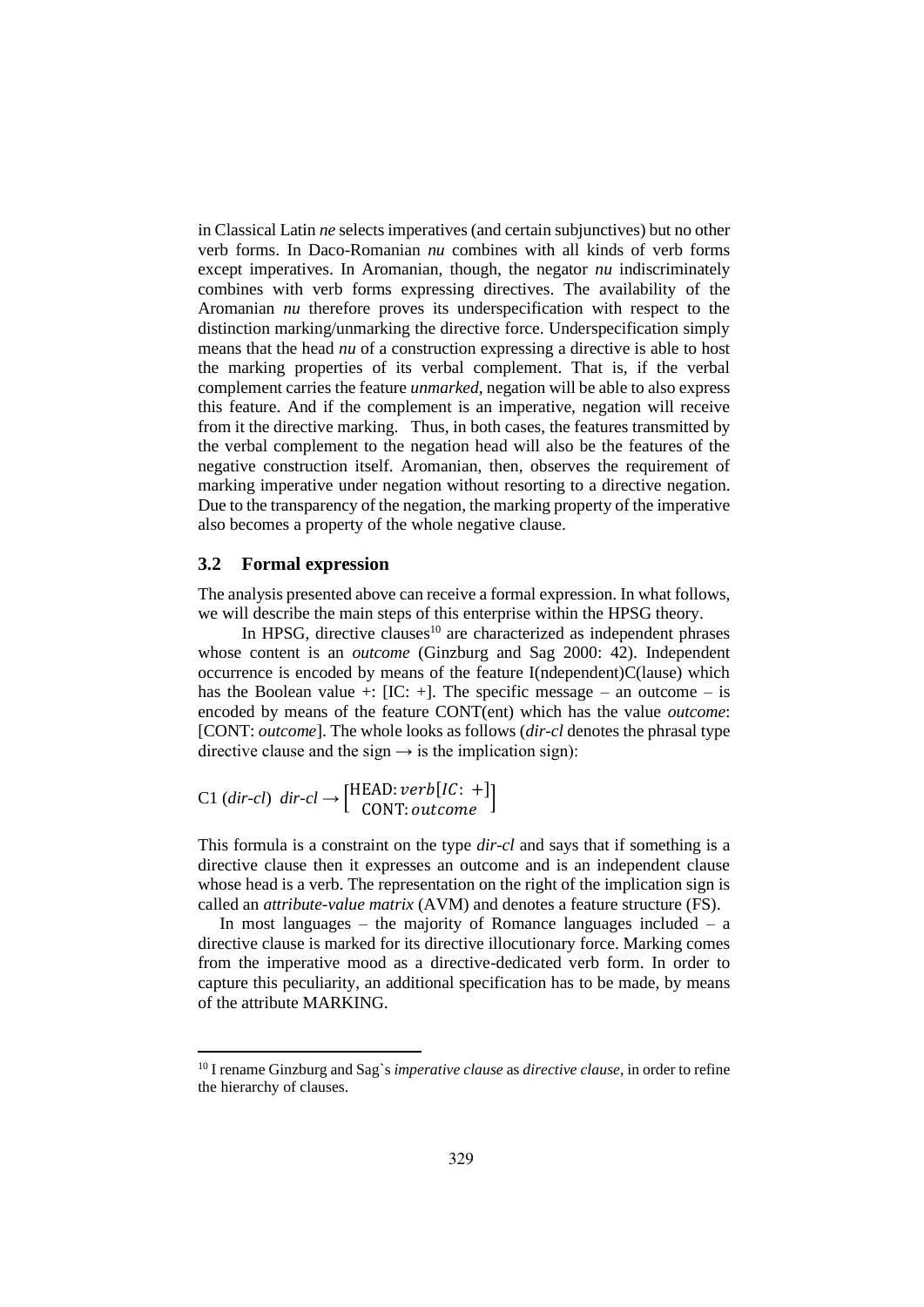In HPSG, marking is used to encode different specific features displayed by linguistic items (Pollard and Sag 1994, Tseng 2000). In the present case, MARKING may be used to express the idea that the linguistic item to which MARKING applies – the directive clause – marks the directive force. We call such a clause a marked directive clause (*marked-dir-cl*).

A marked directive clause inherits from its supertype (directive clause, *dircl*) the specification that its content is an outcome. In addition, it specifies that it has a MARKING attribute whose value is the directive force. This may be expressed in the following representation, where *directive* represents the value of the MARKING attribute:

## C2 (*marked-dir-cl*) *marked-dir-cl*  $\rightarrow$  [HEAD: *imp* [MARKING: *directive*]]

There are also *unmarked directive clauses*, that is, directive clauses whose head verb forms are not characteristic to directives and do not mark them. In this case, a new subtype of directive clause is needed. It will be the type *unmarkeddir-cl*, with the following constraint:

|                                       | C <sub>3</sub><br>$(unmarked-dir-cl)$ | unmarked-dir-cl | $\rightarrow$ |
|---------------------------------------|---------------------------------------|-----------------|---------------|
| $[HEAD: \neg imp[MARKING: unmarked]]$ |                                       |                 |               |

The symbols  $\neg imp$  express the fact that the verb form has to be distinct from imperative.

One therefore obtains three types of directive clauses for languages which, like Daco-Romanian, Italian or Spanish ban the combination (pre-)verbal negation-imperative. The most general type is the type *dir-cl*, with two subtypes, *marked-dir-cl*, and *unmarked-dir-cl*, which inherit the properties of their supertypes (clause and directive clause).

We need now representations for lexical items involved in the construction of different types of directive clauses. These are mainly negation and the imperative verb.

As a part of speech, negation may be considered an item akin to verbs and complementizers. For this reason, negation may be placed in the hierarchy of the lexical types as a subtype of the type *verbal* (Ginzburg and Sag 2000: 23– 24).

#### P(*verbal*) *verbal*: *verb*, *comp*(lementizer), *neg*(ation)

This characterization needs more. We follow Kim (2000: 173) who presents reasons to assume that in Italian and Spanish negation shares with the verb it negates the same part of speech properties (which in HPSG are encoded as HEAD features). The identity of the part of speech properties between negation and verb is expressed in HPSG by means of identical tags (which are symbolized as boxed numbers or numbers in module). Identical tags are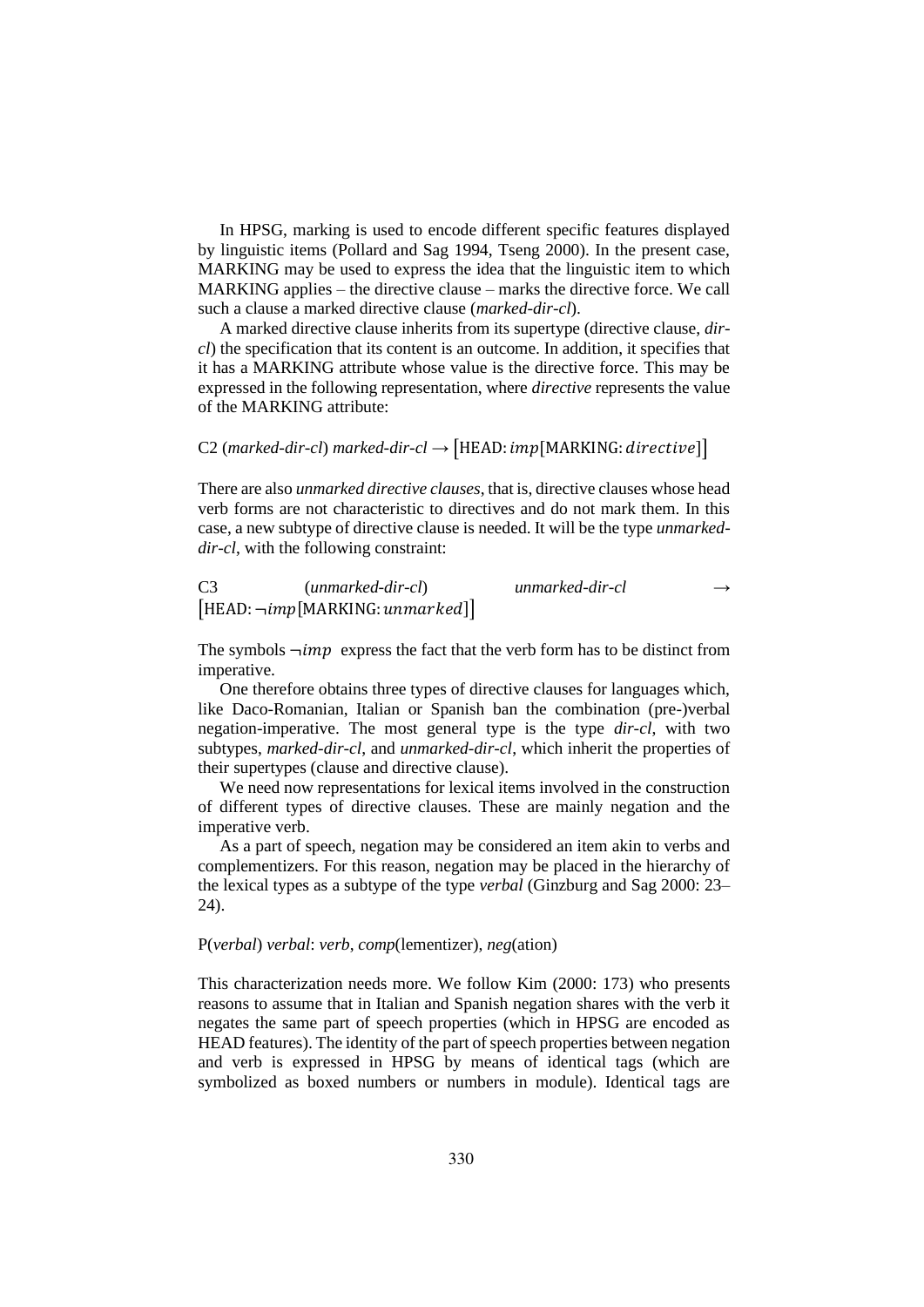equivalent to coindexing in other theoretical frameworks. As MARKING and its value are HEAD properties the MARKING value of the negation will be necessarily identical to the MARKING value of the verb with which negation co-occurs.<sup>11</sup>

The relationship between negation and its verb is complementation: the verb is the complement of the negator. Complementation is encoded by means of the feature COMP(lement)S. With these specifications, the representation of the negator in Romance languages in which negation and true imperatives are incompatible is the following: $12$ 

$$
C4 \ (neg) \ \ neg \rightarrow \begin{bmatrix} \text{HEAD}: |1| \\ \text{COMPS}: \langle VP[\text{HEAD}: |1| \text{verb[MARKING}: \text{unmarked}]] \rangle \end{bmatrix}
$$

In words, C4 says that negation takes the part of speech properties of its complement. This means that it shares with its verbal complement the value *unmarked* for the attribute MARKING. In this way, negation selects verbs with the *unmarked* value for this attribute.

Turning now to imperative, its relevant property for the present analysis lies in the following representation:

## C5 (*imp*)  $imp \rightarrow$  [HEAD:  $imp$ [MARKING: directive]]

C5 says that the HEAD feature MARKING of an imperative has as value the directive force. If this verb form projects its complements (if any), the result is a phrase which illustrates a marked directive clause (see C2, above).

C1–C5 suffice to account for the relationship between imperatives and negation in Romance languages such as Daco-Romanian, Italian or Spanish (but not only in them). As the complement of the negation has to be unmarked, the imperative cannot be the complement of the negation just because the imperative is marked for directives. On the other hand, as negation itself is unmarked for the illocutionary force, what it projects has to be an unmarked phrase and hence an unmarked clause. Nevertheless, the present architecture of constraints allows for both marked clauses (which are exactly the projections of the imperative verb and are constrained by C2 above) and unmarked clauses (which are the projections of the other verb forms able to be used with directive force - these verb forms have not been given here; they are

<sup>&</sup>lt;sup>11</sup> I follow in this respect Tseng`s (2002) proposal. The proposal is distinct from the classical theory of marking in Pollard and Sag (1994).

<sup>&</sup>lt;sup>12</sup> In proposing C4 I ignore the fact that the complementation of the negation in Daco-Romanian is more complicate than in standard Italian or Spanish.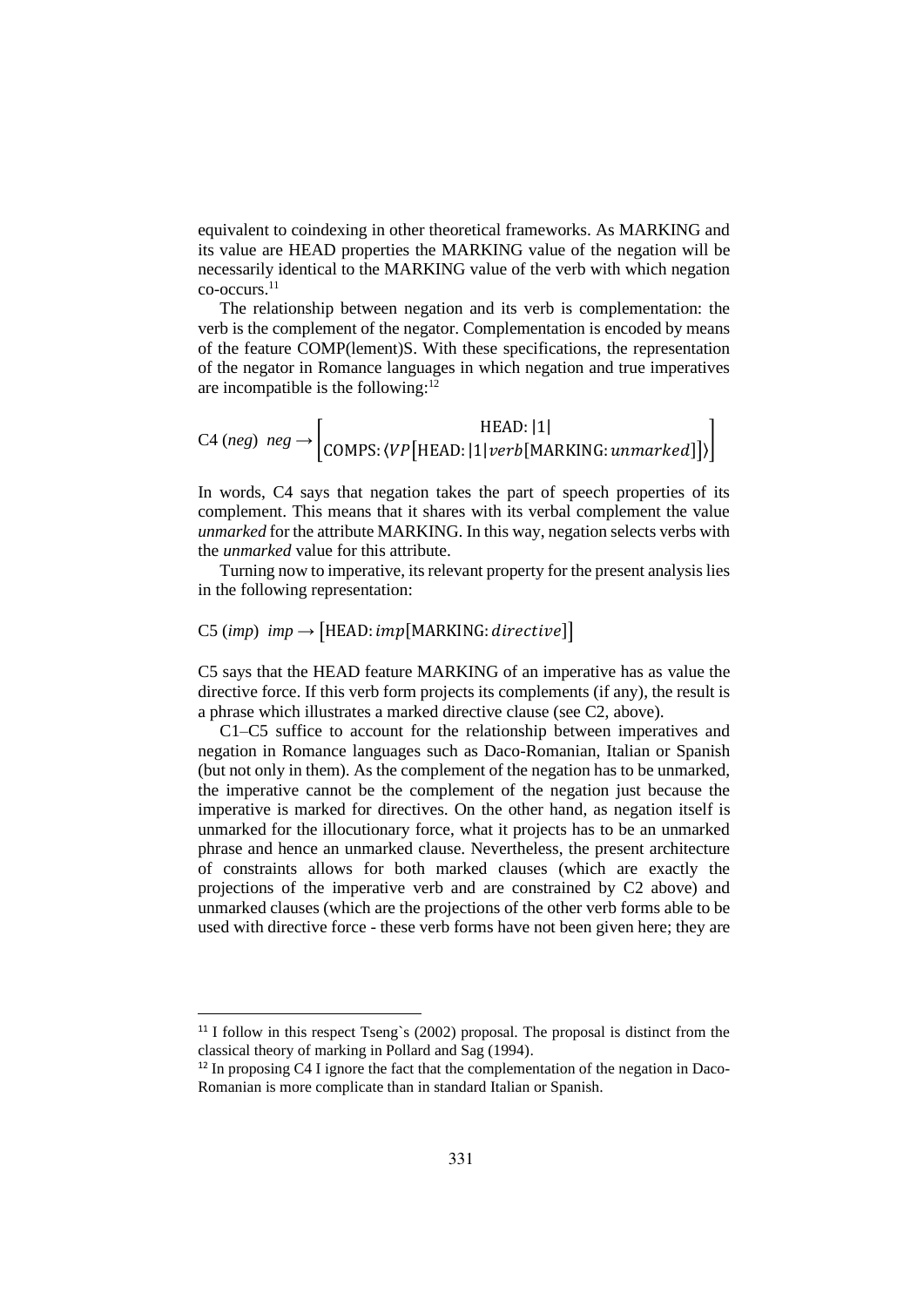constrained by C3<sup>13</sup>). Both results are welcome, because they cover the empirical data in languages for which these constraints are in force.

As to Aromanian, the structure of the explanation is the following. Since Aromanian also makes the distinction between true and suppletive imperatives, the clausal projections of these types of lexical items illustrate the constraints on marked and unmarked directive clauses C2-C3. Of course, C5, which characterizes true imperatives, is also in force. The only difference between Aromanian and the other Romance languages studied here lies in the representation of the negator *nu*. Unlike negation in Daco-Romanian, Spanish or standard Italian, negation in Aromanian takes as complement a verb form which is underspecified with respect to the directive marking. That is, the complement of the negation in Aromanian may be a verb with [MARKING: *directive*] or [MARKING: *unmarked*] specification. Now, since negation shares the HEAD attributes with its complement, and since MARKING is exactly a HEAD attribute, its value on the complement will be shared with the value of the MARKING attribute on negation. This is expressed in the following lexical representation:

$$
\text{C6} \text{ } (neg_{\text{Arom}}) \text{ } neg \rightarrow \text{[COMPS: (VP[HEAD: |1] verb[MARKING: |2]])} \text{]}
$$

In C6, the tag |2| is also the tag of the MARKING attribute of the negation (which for reasons of simplicity has not been written any more). The tag does not specify whether it means *directive* or *unmarked*, so the tag is allowed to denote any value. Consequently, if the tag means *directive*, negation projects a marked directive clause, because, due to sharing, the HEAD attribute MARKING of the negation also acquires this value from its complement. If, on the contrary, the tag means *unmarked* (illocutionary force), then, in virtue of the same device of sharing, the clause projected by negation is an unmarked directive clause.

Thus, on the present analysis, the difference between languages in which imperatives are compatible with negation and languages in which imperatives and negation are incompatible amounts (at least in the Romance field) to the distinct selectional properties of the negators, with respect to their complements.

## **3.3 Two further cases**

The short analyses below are destinated to put to test the explanation proposed above in terms of marking.

<sup>&</sup>lt;sup>13</sup> Such an unmarked directive clause in Italian is for instance Cantate! `sing`  $2<sup>nd</sup>$  pl. indicative.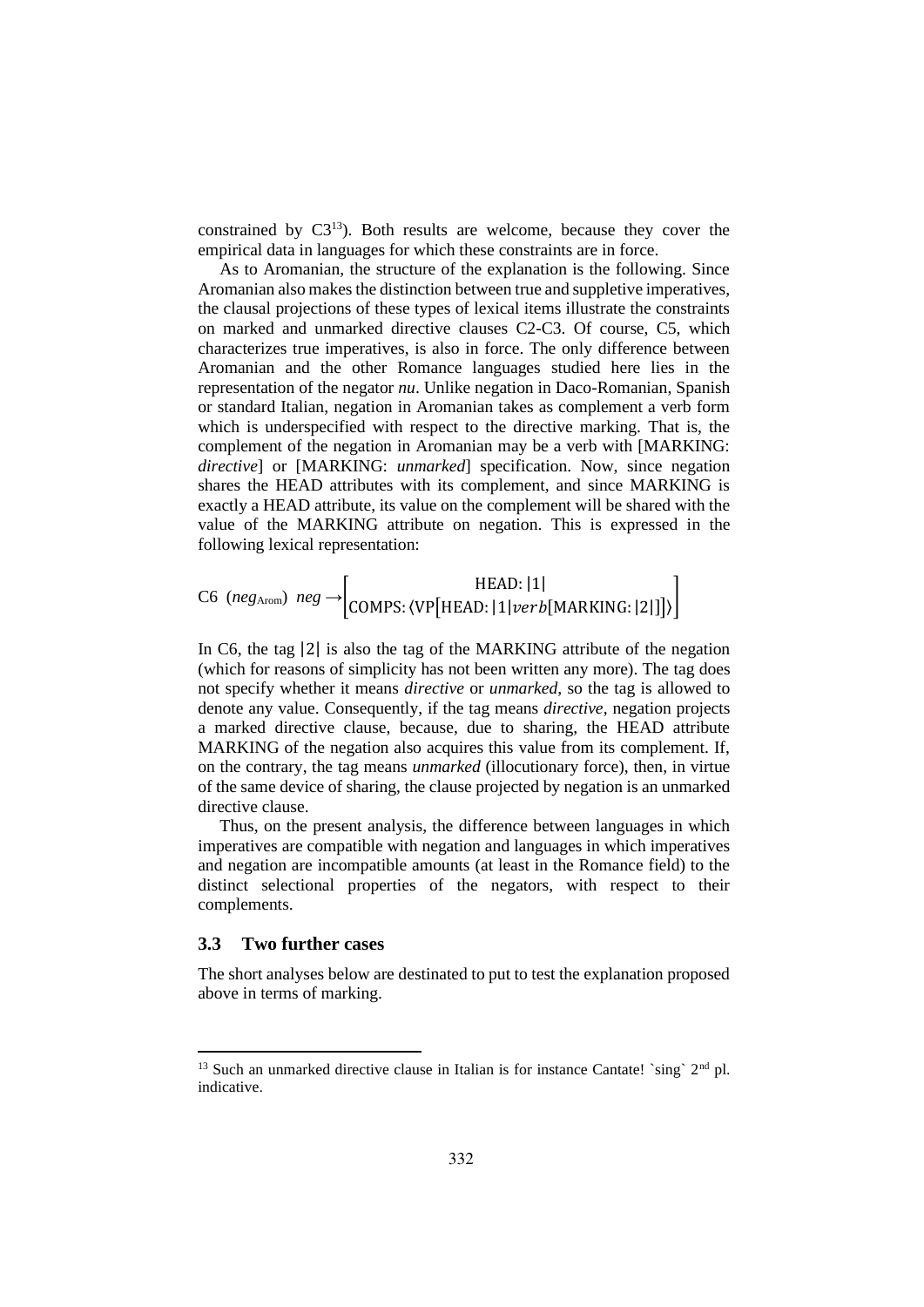#### **3.3.1 Brazilian Portuguese**

Brazilian Portuguese (BP) resembles Aromanian in that, although preverbal negation (*naõ*) does not mark directives, it takes as complement the imperative. The important difference from Aromanian is that this situation is the consequence of the fact that BP does not recognise the requirement that imperative be marked under negation. The present framework is able to make this difference visible.

BP inherited from European Portuguese (EP) the imperative of  $2<sup>nd</sup>$  pers. sg. as a form that marks the directive:  $BP = EP = \text{Canta (tu)!}$  (`Sing (sg)'). In EP the imperative is distinct from the corresponding indicative form: *Tu cantas* (` You  $(sg)$ ,  $sing$ ) – (Cavalcante 2011: 208). It therefore counts as a true imperative. In addition, EP uses subjunctives of  $2<sup>nd</sup>$  pers. sg. with directive force, which means that it also disposes of suppletive forms (for instance *Cantes (tu)!* `Sing (subjunct. Sg)`). Thus, in EP the imperative participates in a double opposition which gives it identity: *canta* (imp.)/*cantas* (ind.)/*cantes* (subjunct.).

In BP, though, this double opposition does not exist, because the  $2<sup>nd</sup>$  pers. sg indicative lost its distinctive ending *-s* and became identical to the corresponding form of the imperative: *Tu canta=Canta (tu)* (`You (sg)  $\sin g = \sin g (sg)$ . The imperative thus lost its status of form specialised in expressing directives and became similar in use to the suppletive subjunctives. This situation is reflected in the present formalism as follows.

The negator *naõ* receives the representation that has been given for negators in Daco-Romanian, Italian or Spanish, that is, C4, repeated below:

$$
C4 \ (neg) \ \ neg \rightarrow \begin{bmatrix} \text{HEAD}: |1| \\ \text{COMPS}: \langle VP[\text{HEAD}: |1| \text{verb[MARKING}: unmarked] \rangle \end{bmatrix}
$$

C4 shows that *naõ* can only negate unmarked verbal forms.

The imperative needs a distinct representation, required to express its status of non-dedicated form with respect to directives. This means that the value of the feature MARKING has to be the value *unmarked*:

## C5`  $(imp_{BP})$  *imp*  $\rightarrow$  [HEAD: *imp* [MARKING: *unmarked*]]

C4–C5` are now all we need to account for the situation in BP, because representations constrained by C4–C5` project clauses validated by C3 above (which, in turn defines unmarked directive clauses). This is indeed a correct characterization of the BP imperative clauses, be they in positive or negative polarity.

On the other hand, as no projection in BP satisfies C2 (recall that C2 defines marked directive clauses), the distinction between marked and unmarked directive clauses, encoded in C2–C3, becomes in fact useless and may be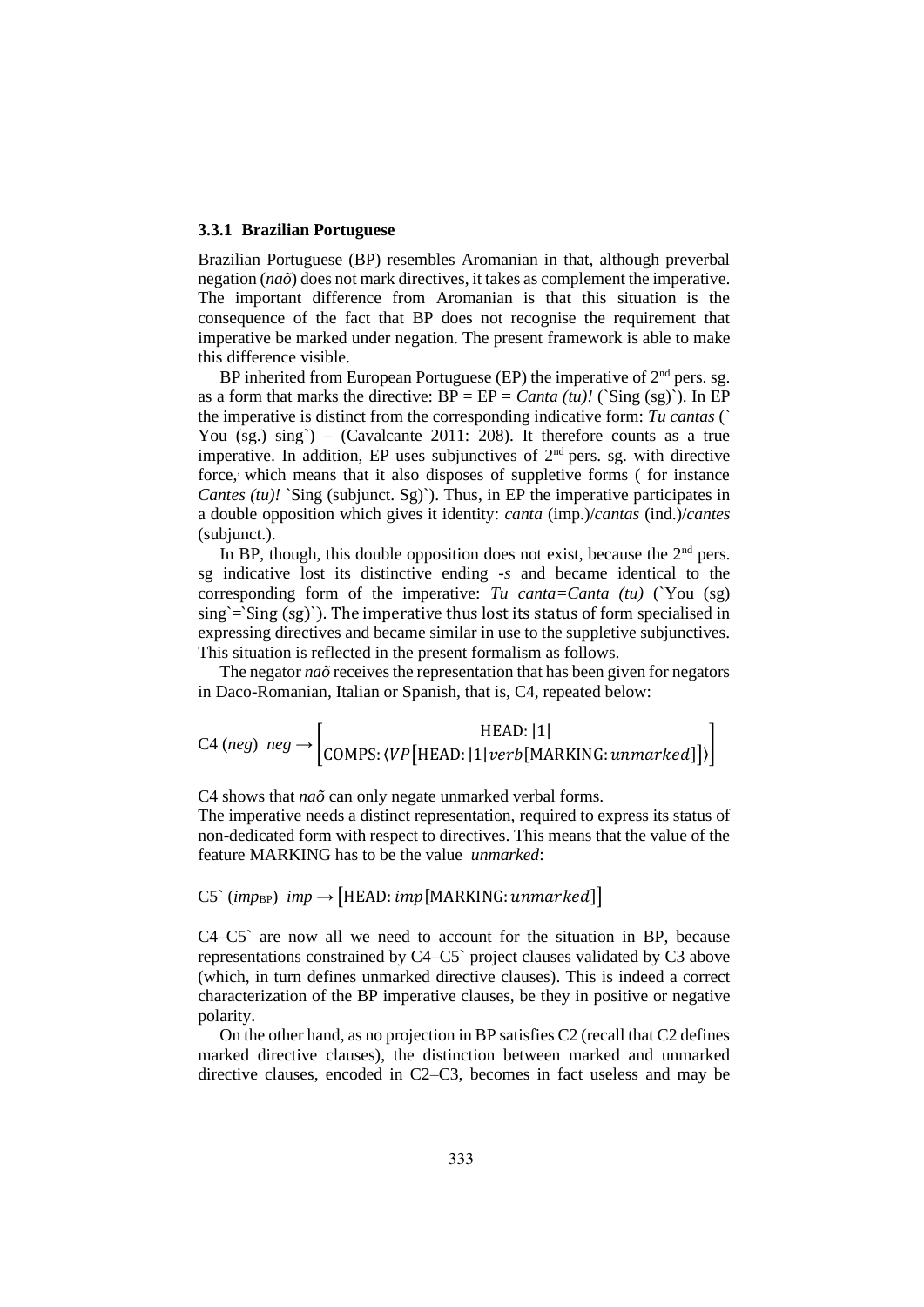abandoned in favour of the most general constraint C1, on directive clauses themselves. The redundancy of C2 proves that the requirement of marking directives under negation does not apply in BP. This situation is in a salient contrast with Aromanian, where due to the transparency of negation (see C6), with respect to the directive marking, both C2 and C3 are relevant.

#### **3.3.2 French**

The case of French negated imperatives is interesting because it also illustrates the compatibility between negation and true imperatives. At the same time, French is representative for a whole class of Romance languages and dialects in which negation is post-verbal. Post-verbal negation, at least in Romance languages, constantly associates with compatibility with true imperatives, and we will see that the theory of marking proposed here explains this association. French has true imperatives (*Mange la soupe !* `Eat (sg) the soup`), which mark the directive force. Their representation is virtually identical to C5, used so far. A special accent has to be put on the complement list, because no specification is given regarding the marking of its members:

 $CS^{\sim}(imp_{\text{Fr}})$  *imp*  $\rightarrow$  [HEAD: *imp*[MARKING: *directive*]  $\begin{bmatrix}$ COMPS:  $L(ist) \end{bmatrix}$ 

C5`` characterizes French imperatives in positive polarity. The clausal projection of a positive true imperative is constrained by C2, and characterizes marked directive clauses.

Unlike negators discussed so far, the French negator (*pas*) is not considered a verbal item, but an adverb. This is the option taken by Abeillé and Godard (1997) (see also Kim 2000 and, for approaches of a different theoretical orientation, Zeijlstra 2006 or Bošković 2011). The option is justified by the identical behaviour of *pas* with other adverbs of negation. The representation of *pas* is given below; the attribute MOD encodes the fact that the adverb modifies a verb with the content denoted by the tag |1|. The content of the adverb itself is the predicate of negation which takes as argument the content|1| of the verb. The negator *pas* does not mark directives:

| $C4$ ( <i>neg</i> <sub>Fr</sub> ) $neg \rightarrow$ | $\left[\text{HEAD:} \textit{adv}\left[\begin{matrix}\text{MOD:} \textit{verb}[\text{CONT:} \text{[1]}]\end{matrix}\right]\right]$<br>[REL: negation]<br>CONT:<br>ARG:11 |
|-----------------------------------------------------|-------------------------------------------------------------------------------------------------------------------------------------------------------------------------|
|-----------------------------------------------------|-------------------------------------------------------------------------------------------------------------------------------------------------------------------------|

Taking the negator *pas* as an adverb has a significant impact on the projection of the imperatives in negative polarity. In principle, the combination imperative-negation may be a construction with the imperative as the head and the negator as its complement or adjunct. This means that the syntactic relationship between imperative and negator which is recognised in the case of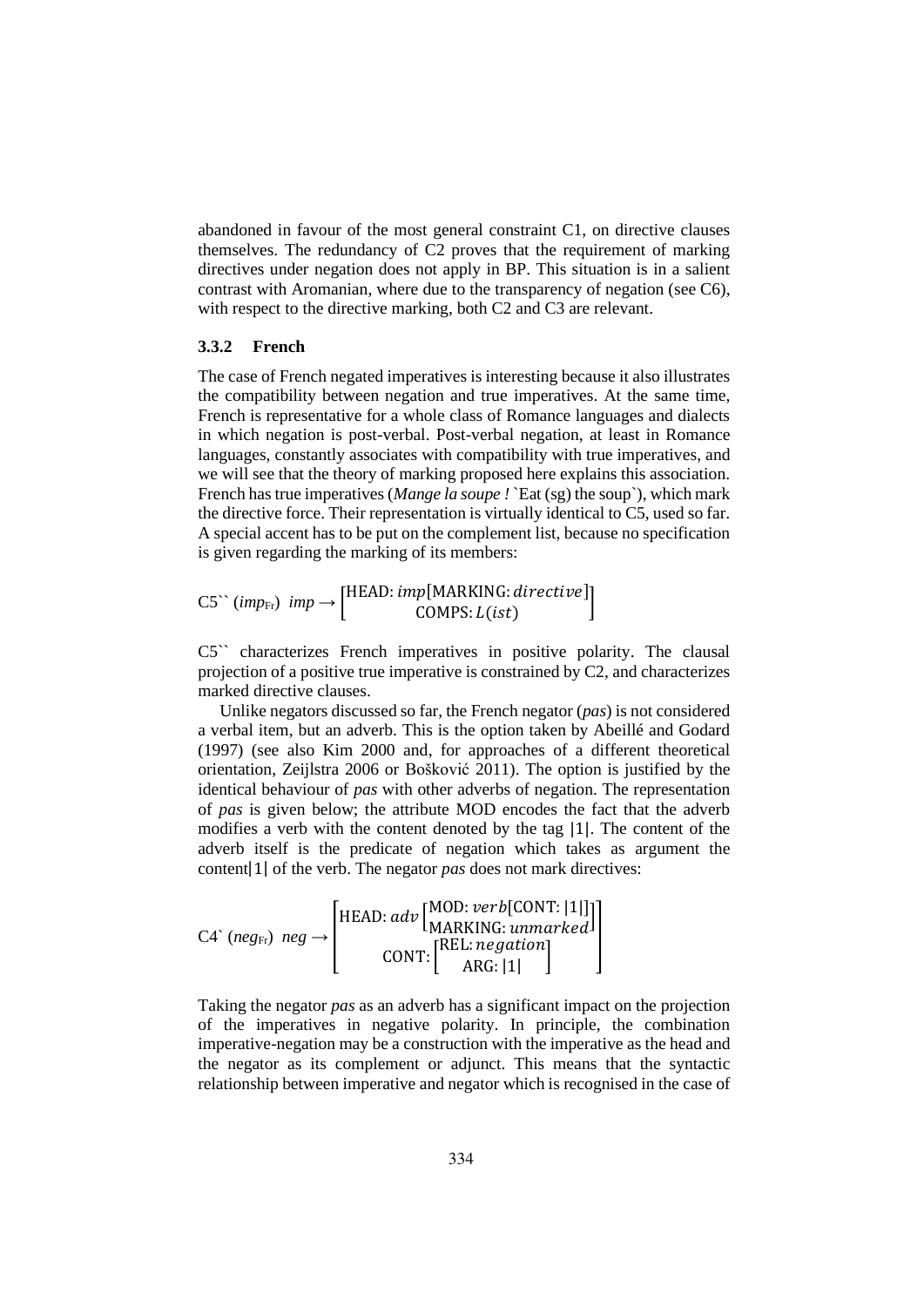languages with preverbal negation is now reversed. Indeed, this time the imperative is the head and the negator is the non-head daughter. This explains the linear order imperative-negator.

In Abeillé and Godard`s account it is argued that *pas* has to be treated as a complement added to the list (possibly empty) of the complements of the positive imperative. The supplementation of the list is done through an operation called *list concatenation* (symbol,⊕). The list concatenation introduces a sequential order among the members of the concatenation. One thus accounts for the fact that the negator *pas* precedes any complement in the original list of the imperative (for instance, *Mange la soupe ! / Ne mange pas la soupe !,* with *pas* preceding *la soupe*). A distinct representation is therefore needed for negated imperatives (in the representation below the presence of the clitic *ne* on the verb is omitted):



Just like C5`` (which deals with positive imperatives), C7 also project the type of clause defined by C2. The projection is a marked directive clause, headed by imperative, with the negator *pas* as the first member in the concatenated lists of complements.

Now, the explanation of the fact that French true imperatives are compatible with a non-directive negator is already contained in the concatenated lists of complements of the negative imperative: even if it marks directives, the imperative does not constraint its complements to have the same marking value. In C7, while the head marks the directive, the negator complement *pas* is unmarked, and as already emphasized the other complements in the original list L need not be specified in this respect. This, indeed, is hardly surprising; a look at true imperatives negated by pre-verbal negators (in French or other Romance languages) shows that these imperatives have the same behaviour with respect to their complements; that is, they do not constraint their complements to share with them the same marking value for directives. The same holds if the negator is not a complement but an adjunct of the imperative. One may therefore say that if attached to the analysis of the negation proposed by Abeillé and Godard, the present analysis explains the descriptive generalization that post-verbal negation in Romance is compatible with true imperatives.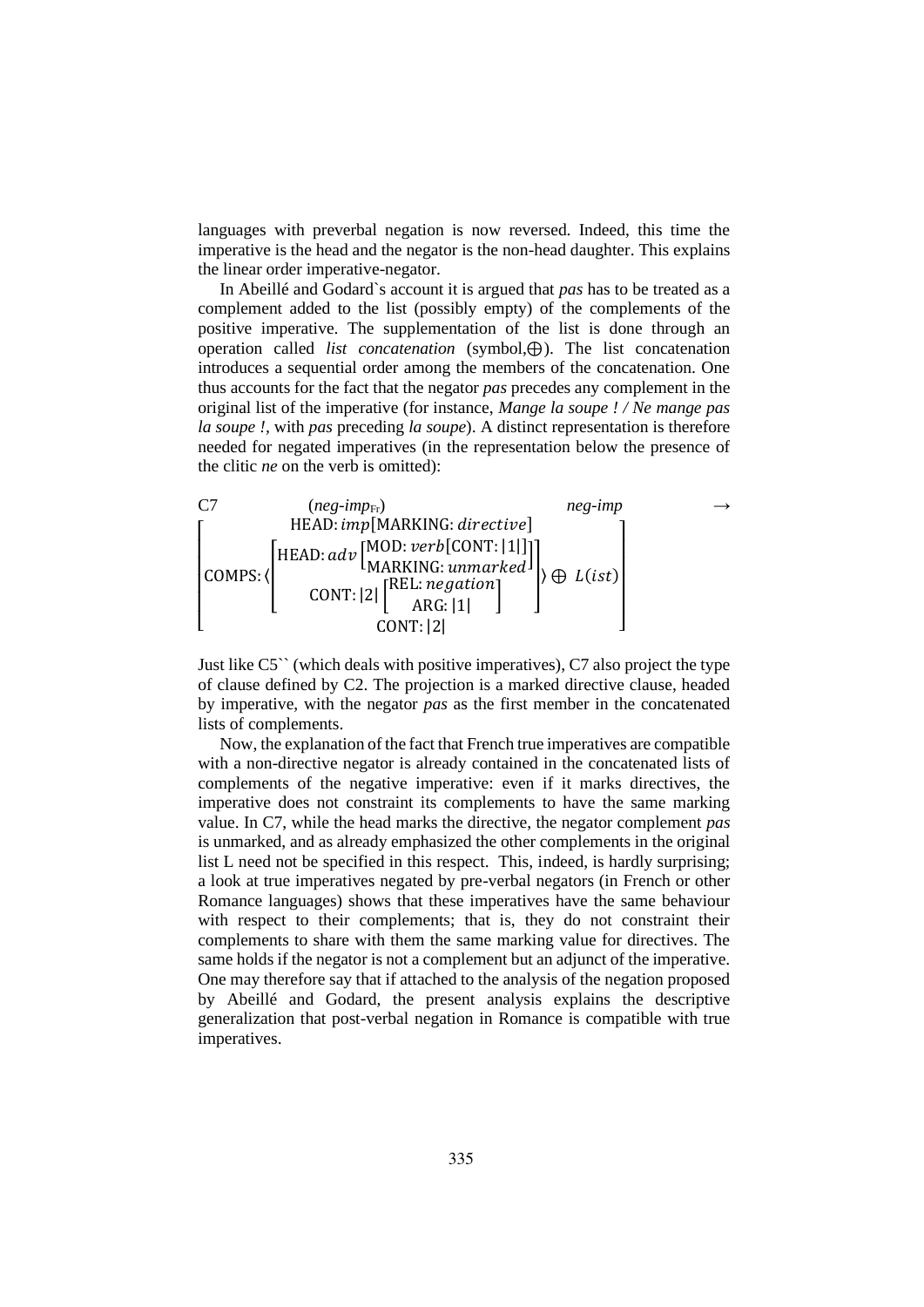# **4 Conclusions**

The conclusions below envisage two aspects of the present analysis: the nature of the explanation adopted in this paper and the relationship between explanation and the pair verbalisation/de-verbalisation.

## **4.1 The explanation**

The account proposed in this paper is close to Zanuttini`s explanation for Italian. Recall that Zanuttini`s hypothesis is that negation selects the verb. In order to be the complement of the negation, the verb has to have enough morphological or functional structure. Imperatives in standard Italian do not comply with this requirement, so they are excluded as complements of the negation.

The present account also relies on complementation in the relationship between negation and imperative. Morphological peculiarities of the imperatives play a role in our explanation, too. Nevertheless, the data are differently exploited. The morphological/functional structure of the imperatives has been here considered in the perspective of its capacity of marking the directive force. It is on this empirical basis that the availability of the imperative to be the complement of the negator is evaluated.

The explanation proposed here may cover the incompatibility between preverbal negation and imperatives in Daco-Romanian, Italian, Spanish, Catalan and European Portuguese. It also covers the special cases of Aromanian and Brazilian Portuguese, where true imperatives are allowed to be the complements of non-directive negators. Finally, it is explained why postverbal negation combines with true imperatives in French or the majority of Italian dialects, where negation is post-verbal. However, there are limitations, too. It is not clear what explanation could be proposed for the incompatibility between post-verbal negation *pas* and true imperatives in Modern Central Occitan, (see example (6) above, repeated here as (15a)):

(15) a. \*Canta pas! 'Don`t sing!' (*canta* = true imperative) b. Cantes pas! 'Don`t sing!' (*cantes* = subjunctive with directive force)

In the absence of supplementary details, it seems that ruling out (15a) and allowing (15b) presuppose the requirement that the negator of the true imperatives be a directive negator and nothing else. This would be the strictest version of the requirement that imperatives be marked under negation (which is not ignored by the present analysis). Indeed, Modern Central Occitan has true imperatives which could mark negated imperative constructions just because, as we saw in the case of French, the imperative is the head of the construction. However, it seems that this option is ignored.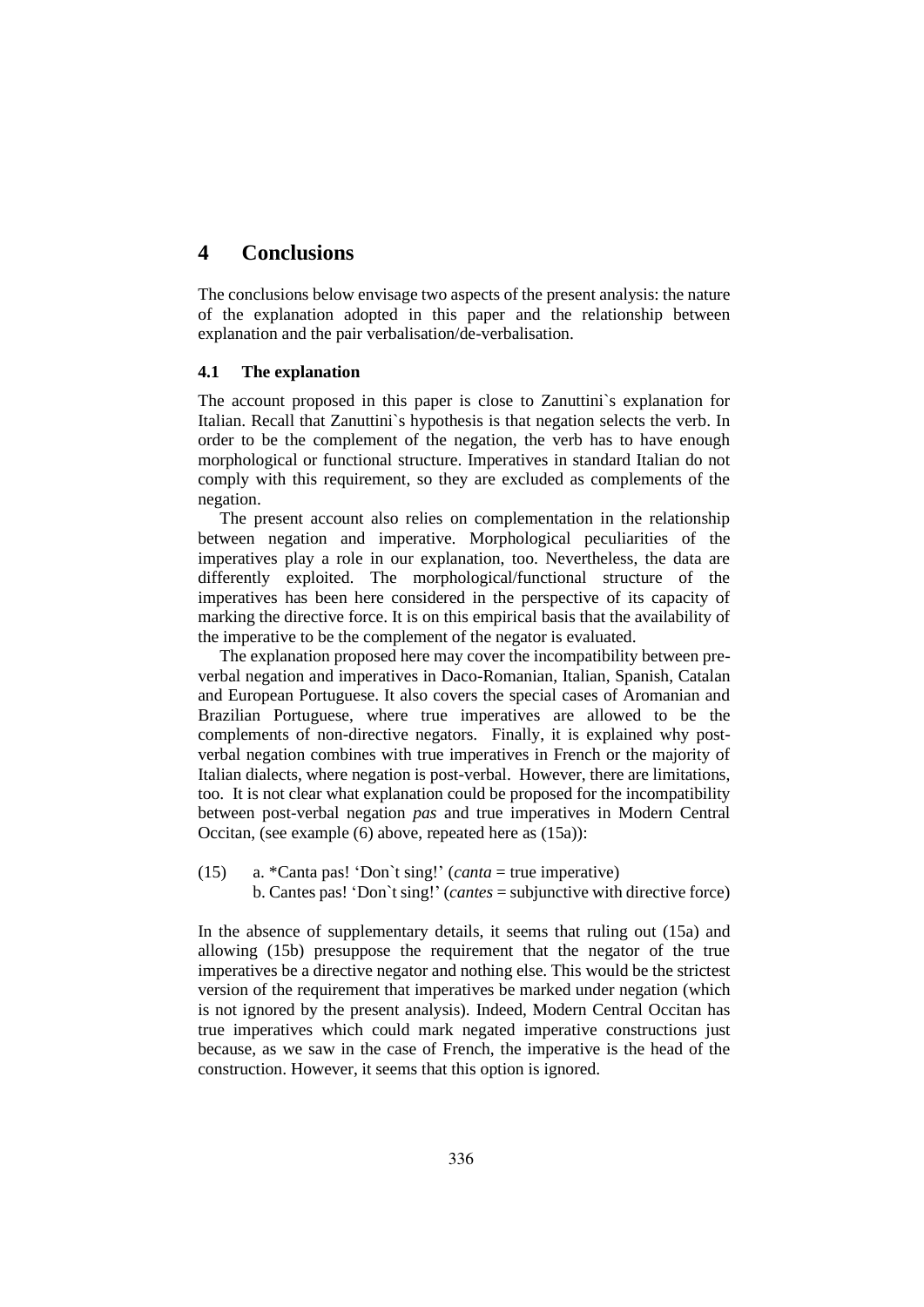Things are even more complicate in the case of the Italian dialect from Cortina D`Ampezzo, where the  $2<sup>nd</sup>$  sg. imperative may be negated (16a) but the  $2<sup>nd</sup>$  pl. one may not (16b):

(16) a. No laőra! 'Don`t work!' (*laőra* =true imperative) b. \*No lourà! 'Don`t work!' (*lourà*=true imperative)

Additional information is again needed. For both examples Zanuttini quotes parallel suppletive imperatives which use a form of *have* followed by the preposition *da* and the main verb in the infinitive: *No t`as da lourà*! (for 16a) and *No aé da lourà*! (for 16b). The suppletive version of (16a) seems to be in free variation with (16a), but in the case of (16b) the suppletive version is certainly meant to replace (16b). Our conjecture is that the Cortina D`Ampezzo dialect might have the same type of negator as Aromanian, that is, a negator underspecified with respect to the directive force. This would explain the combination (16a). As to the banned combination in (16b), the explanation could depend on whether infinitives in this dialect accept to be negated (because *lourà* is an infinitive used either as a positive imperative or as a main verb in suppletive imperative constructions).

## **4.2 Directive marking and the pair verbalisation/de-verbalisation**

The relationship between explanation through directive marking and the verbalisation/de-verbalisation of the imperatives is visible in the fact that the solutions to the problem of marking can be naturally described as cases of verbalisation or de-verbalisation. The following four possible situations can be found.

(i) There are languages in which no marked verb form or negation for directives exist. The requirement that directives be marked under negation does not exist, either, and, as a consequence, negation freely combines with all the types of verb forms expressing directives. In this case, one may say that the expression of the directive manifests a high degree of verbalisation, because the absence of the dedicated verb forms for directives means that the expression of the directives has been almost completely integrated into the system of the verb forms. This is the case of the Brazilian Portuguese.

(ii) Some languages have marked verbal forms for directives (that is, true imperatives) but no marked negation. In these languages, positive directives are marked. Negation indiscriminately combines with expressions of the directives (true imperatives included). As shown above, we take this phenomenon as indicating a special property of negation – underspecification with respect to marking (like in Aromanian). Again, this is a symptom of verbalisation but the verbalisation in this case is less strong than in the preceding case.

(iii) Some languages have marked forms both for verbs and negation (in the field of Romance languages, this is the case of the Classical Latin). They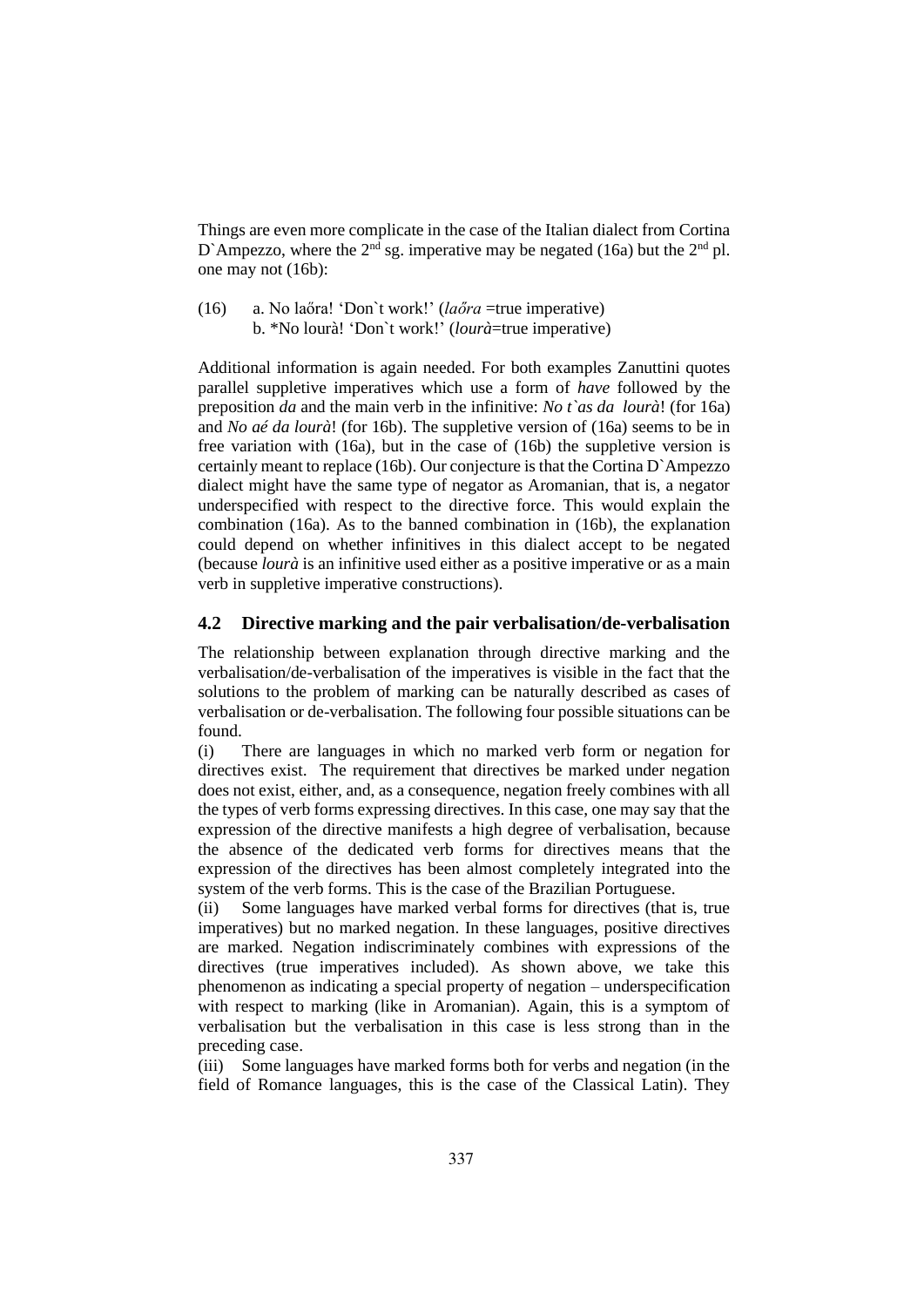observe the requirement that dedicated verb forms be marked under negation, by using marked negation in combination with imperatives. This solution also means a certain degree of verbalisation, as far as imperatives are concerned. Nevertheless, verbalisation in this case is considerably weaker, because the system of negation resorts to special items in order to integrate imperatives into the class of the verb.

(iv) Finally, there are languages with marked verb forms for directives but no corresponding marked negation. In the Romance field, these languages represent the majority. The marking requirement under negation is observed at the cost of the banned combination between negation and imperatives. This places imperatives at the periphery of the verb system, because the ban for negation means less verbhood and brings imperatives closer to interjections.

The four situations describe a scale of the de-verbalisation/verbalisation which has in its first position the almost complete verbalisation of the imperative and in the fourth position the weakest form of verbalisation documented in Romance languages. It seems therefore that the various cases of marking or unmarking can be naturally interpreted as a form of verbalisation or de-verbalisation.

## **References**

- Abeillé, A. and D. Godard (1997), The Syntax of French Negative Adverbs, in A. Abeillé, D. Godard and Ph. Miller (eds.) *The Major Syntactic Structures of French*, ESSLLI Reader, Aix en Provence.
- Bošković, Ž. (2004), On the Clitic Switch in Greek Imperatives, in O. Mišeska Tomić (ed.) *Balkan Syntax and Semantics*, John Benjamins, Amsterdam, 269–291.
- Bošković, Z. (2011), When are negative imperatives banned?, *Proceedings of of SinFonIJA3*.
- Cavalcante, R. (2011), Negative Imperatives in Portuguese and Other Romance Languages, in J. Herschensohn (ed.) *Romance Linguistics 2010: Selected papers from the 40th Linguistic Symposium on Romance Linguistics (LSRL), Seattle, Washington, March 2010*, John Benjamins, Amsterdam, 205–219.
- Croft, W. (1991), The Evolution of Negation, *Journal of Linguistics* 27: 1, 1– 27.
- Ernout, A. and F. Thomas (1964), *Syntaxe latine*, Kliencksick, Paris.
- Floricic, F. and L. Molinu (2012), Romance Monosyllabic Imperatives and Markedness, in Th. Stolz, N. Nau, C. Stroh (eds.) *Monosyllables: from phonology to typology*, Akademie Verlag, STUF, Studia Typologica, 149– 172.
- Ginzburg, J. and I. Sag (2000), *Interrogative Investigations*, CSLI Publications, Stanford.